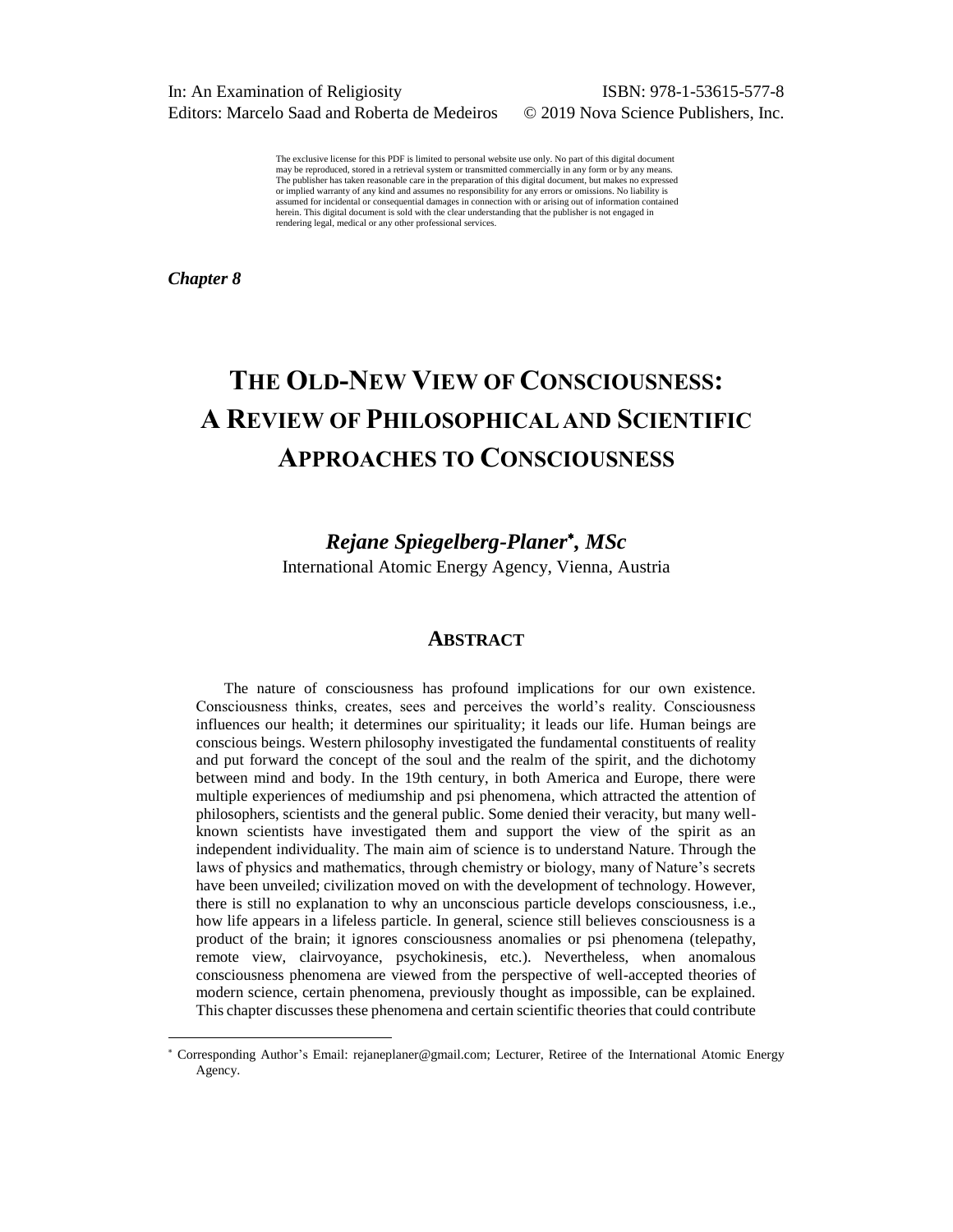to an explanation of anomalous consciousness phenomena. Some theories explain better than others particular features of the phenomena, but no theory can explain all of them. Considering the existence of consciousness as a lasting individuality that evolves with time has a profound impact on health, medicine, and society. This chapter brings forward this old-new view of the human being, the soul, that manifests through its consciousness.

**Keywords:** consciousness, consciousness anomalies, psychic research, extrasensory perceptions, medical philosophy, metaphysical mind-body relation

# **INTRODUCTION**

Through the development of science and technology humankind has achieved high standards of living but people do not yet understand the fundamental reason for their own existence, neither how thought is created, or consciousness arises.

The nature of consciousness has profound implications for our own existence. Consciousness allows us to think, to perceive the reality of the world; it also plays games inasmuch as one person's perception of reality is not true for another. Understanding the nature of consciousness is part of the quest for a better life. Consciousness influences our health; it determines our spirituality; it leads our life. Consciousness is the essence of what we are. Since ancient times, philosophers have argued about this essence of the human being, which we name here 'consciousness'.

Through science, we have learnt that living organisms are made of cells, molecules, atoms and particles. Science has clarified fecundation and birth and it has decoded the human genome. Science discovered that whether plant or vegetable, mouse, elephant or human, any living organism has the DNA molecule, and that the code (or the order of the letters in the DNA) differentiates one species from another. Science has confirmed that the human body consists of billions of cells, far more than the number of stars in the Milky Way.

Every day, many cells die and others regenerate; the cells, organs, and systems of living organisms present dynamic equilibrium and coherence as a whole. They act as one, up to the time of death, when this coherence and equilibrium are lost, and life is extinguished. From this point on, there are again, only atoms and particles. The body is extinguished, but there is evidence that consciousness persists.

In understanding consciousness, this chapter reviewed the ancient metaphysics, the mediumship events of the 19<sup>th</sup> century and also discusses psi phenomena. When these experiences are viewed from the perspective of recent scientific theories, certain phenomena, previously thought as impossible to occur, can be explained, could indeed exist. Therefore, this chapter also reviewed the few scientific theories which could contribute to the understanding of the physical nature of consciousness phenomena. Among these theories, we focused on: the waveform collapses interpretation of quantum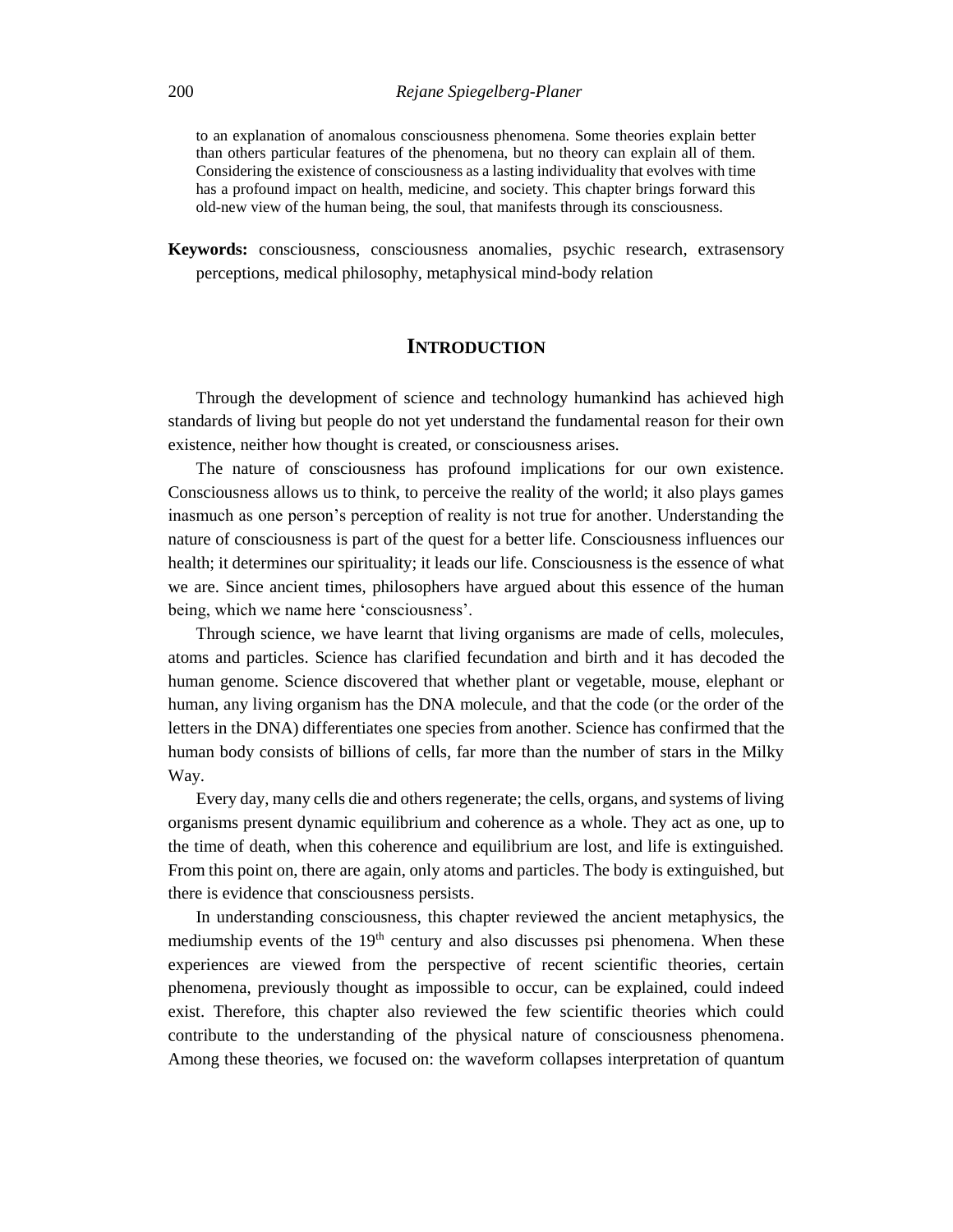mechanics, the implicit order or David Bohm's interpretation (1980) and the Orchestrated Objective Reduction (Orch OR) approach to explain consciousness. We also go on to discuss more recent proposals, which consider the observable features of consciousness phenomena.

Although some of these interpretations allow a good explanation of some consciousness anomalies<sup>1</sup>, they still do not consider the existence of consciousness after death, the so-called 'spirit' or 'soul' 2 . This paper brings forward this old-new view of the human being: the soul, the spirit, the consciousness - the individuality that survives death.

# **WHAT IS CONSCIOUSNESS?**

Since ancient times, philosophers have argued as to what life is; scientists have tried to understand it through the laws of physics, but there is no conclusive explanation as to why an unconscious particle becomes conscious, i.e., how life arises. Consciousness is what differentiates living organisms from pure matter.

Consciousness is what enables us to use our senses, to reason, to understand what is happening, and to make decisions. Consciousness allows us to distinguish faces, colours, learn new things and recognize old patterns. But how can we explain what consciousness is? How can we describe a colour to someone who is blind? How do we explain why red is red, and blue is blue? How does one account for the differences in perceptions of the same event among different people? These questions are part of the 'hard problem' of consciousness, as categorized by David Chalmers (1995).

Chalmers described the phenomenon of consciousness in two ways: the easy and the hard problem. The 'easy problem' relates mainly to behaviours, more specifically, as Chalmers categorized, to:

"the ability to discriminate, categorize, and react to environmental stimuli; the integration of information by a cognitive system; the reportability of mental states; the ability of a system to access its own internal states; the focus of attention; the deliberate control of behaviour; the difference between wakefulness and sleep" (Chalmers, 1995:2).

These 'behaviours' can, at least theoretically, be explained by cognitive science or neuroscience or psychology. They are easy to grasp and can be related to brain processes and quantified/qualified in a methodology.

<sup>&</sup>lt;sup>1</sup> Consciousness anomaly is used in this paper to name the anomalous phenomenon that can be observed in our reality, i.e., the physical world.

<sup>&</sup>lt;sup>2</sup> Although 'soul' and 'spirit' are used with different meaning within the scope of some philosophical approaches, in this paper they are used as synonyms.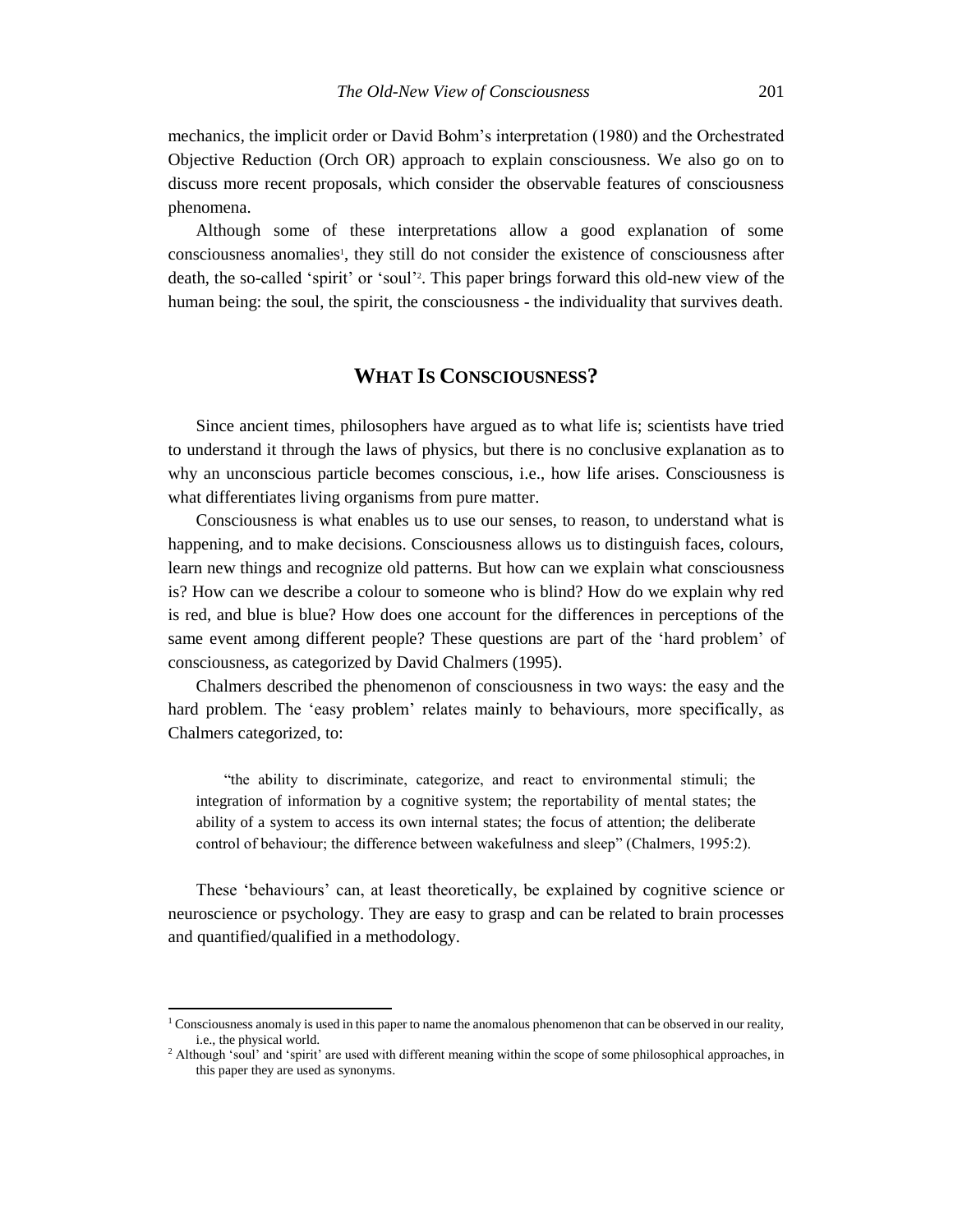The 'hard problem' is the problem of conscious experience, the subjective aspect of how we perceive an event. How does one explain the feeling of falling in love? How does one express the experience of swimming alone in sea, or looking at the myriad of stars in the sky on a dark night? The 'hard problem' is seeking an explanation for such experiences, which are individual experiences and denote a state of being, or a mental state. The 'hard problem' is hard because it seeks the essence of consciousness itself and for an understanding of what it means for an organism to be conscious. This is the quest we cannot easily answer.

Aiming to understand better the essence of consciousness, which we highlighted using Chalmers (1995) terminology, but is also part of psi experiences, we reviewed the line of thought of ancient and modern philosophers and recalled the mediumship and psi phenomena of the 19<sup>th</sup> century.

# **ANCIENT WESTERN PHILOSOPHY – THE METAPHYSICS OF THE SOUL**

In ancient Western philosophy, several philosophers argued for the existence of the soul. Thales of Miletus (*c.* 624 - 546 BC) was one of the first Western thinkers to consider the existence of the soul in the sense that it is present in all living things (or things that 'move by themselves'). By observing magnets, he concluded that they have a soul! Don't be surprised! At that time, magnetism was not well understood. Although magnets do not have a soul, he made his point by concluding that everything that either moves, or makes something else move, has a soul. Thales of Miletus was one of the very first Pre-Socratic philosophers. He is also considered one of the first scientists thanks to his attempts to define matter and the substances that constitute matter. He represents the Pre-Socratic view that the soul is an elemental feature of the natural world.<sup>3</sup>

By the 5<sup>th</sup> century, the time of Socrates and Plato (429? - 347 BC), the soul was defined so as to distinguish between living and non-living things. The soul was also described as the bearer of thinking, sentiments and virtues and emotional states.

The philosophy of Socrates  $(c.470 - 339 \text{ BC})$ <sup>4</sup> and his disciple Plato (429? - 347 BC) described the soul as separate from the body. For them, the soul was not only independent of the body, but had a greater degree of understanding when not attached to the body. The immortality of the soul was also part of their thinking. For Socrates, the soul travelled back and forth between the world of death and the material world; it is immortal and the bearer of knowledge; whilst for Plato, the human being was a soul imprisoned in a body.

The Greek ancient philosopher Aristotle (384 - 322 BC), the disciple of Plato, also advocated the existence of the soul, but rejected Plato's concept of the soul. For Aristotle,

<sup>&</sup>lt;sup>3</sup> This line of thinking is named Panpsyquism.

<sup>4</sup> Socrates left no writings. His doctrine is written by Plato in Phedon, considered one of the greatest tributes ever paid by a disciple to his teacher.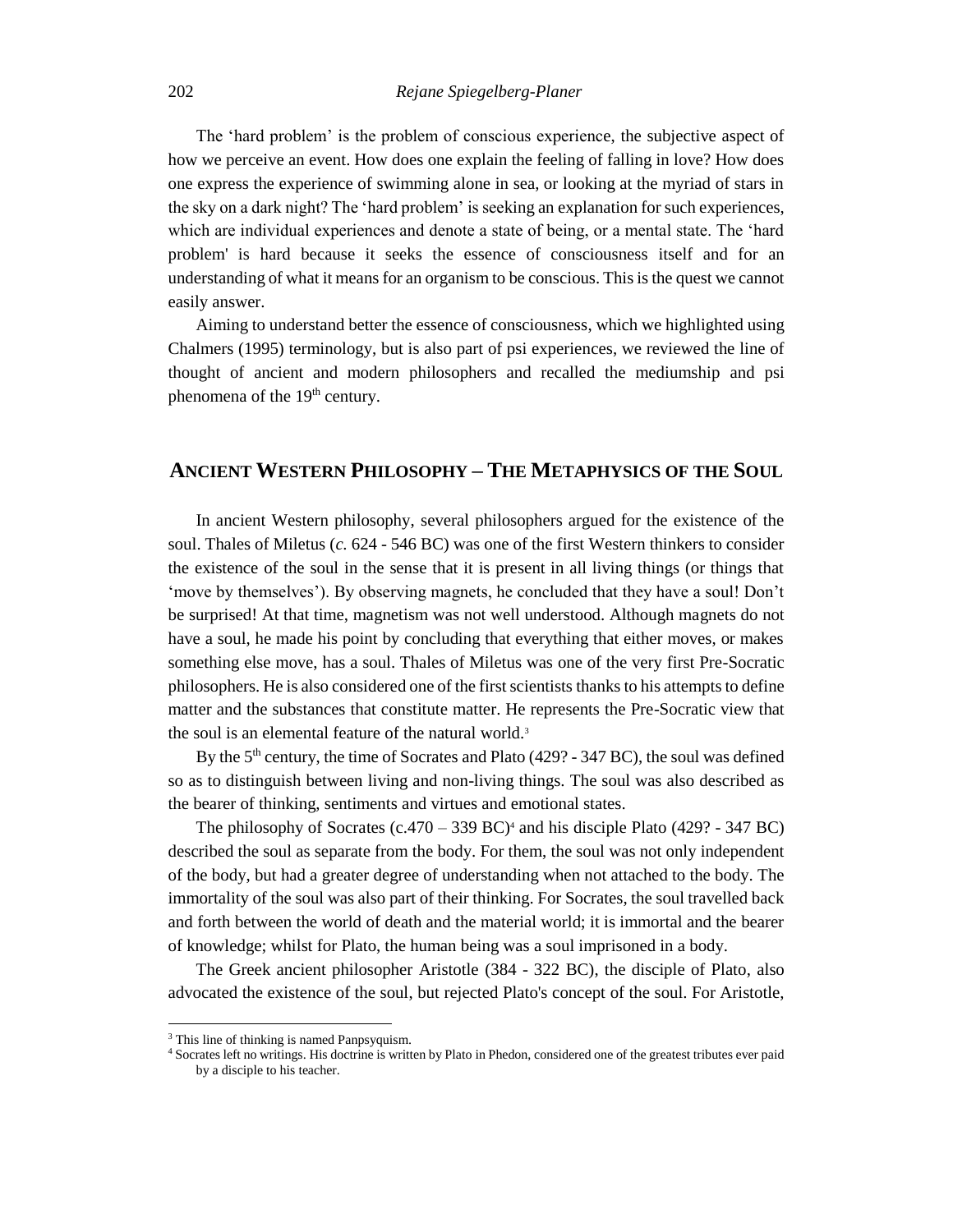the soul could not exist without the body, i.e., the soul is not immortal and does not reincarnate. The soul evolves through different biological aspects, such as nutrition in plants, movement in animals and reasoning in human beings. Aristotle reduced the soul to a system that enables living organisms to perform their vital functions. For him, mental processes are not special characteristics of the soul, but they can be explained as can be any natural phenomenon.

Aristotle's philosophy influenced the world-view for centuries. Thomas Aquinas (1225 - 1274) set the framework of Christian philosophy and, even today, philosophers still look to Aristotle work for inspiration. His great contribution is the principle of logic, which taught man to think clearly, using reasoning, and a scientific method that has been adopted in all areas of knowledge since then.

Although Aristotle was largely forgotten for centuries, René Descartes (1596 - 1650) revived his views. Descartes was the first modern philosopher. He was also a mathematician and a scientist or natural philosopher. By questioning all his own knowledge and beliefs, Descartes (1637) concluded he could deny having a body, but he could not deny having a soul that is entirely distinct from the body, because it is the soul that could doubt, believe and think, while the body couldn't. We can express his ideas through the famous saying, "Ego cogito, ergo sum" (I think; therefore, I am), which shaped a new vision of the natural world. In his vision, the world of matter has fundamental properties, which interact through a few universal laws, and it has also a separate, immaterial soul. This Cartesian view formulated the mind-body duality and has influenced the evidencebased medicine practised worldwide and embraced by international health organizations today (Sallam, 2010).

For Descartes, as for Plato, the soul is born with ideas, knowledge, and beliefs. Experiences are the key to unlocking this innate knowledge, but not the source of knowledge itself. Descartes' proposal gives an identity to the individual through the thinking process, however, it does not address the problem of what survives after the death of the physical body; it does not tell of the soul's origin. Arthur Schopenhauer (1788 - 1860) replaced the thinking process of Descartes with 'the will'. In Schopenhauer's philosophy, the will is a fundamental quality and the inner nature of all things. The will seems also to play an important role in the explanation of healing power or the phenomenon of mind acting over matter.

Emmanuel Kant (1781 - 1787), one of the most influential modern philosophers, argues that it is not possible to acquire knowledge of the soul, nor to know whether it is immortal or not, except through a rational faith. In Kant's metaphysics, the existence of God, and free will, as well as the immortality of the soul, can be accepted only through rational faith.

"What I think as spirit, is not remembered by me as man, and, conversely, my state as man does not at all enter into the conception of myself as spirit (…) however clear an idea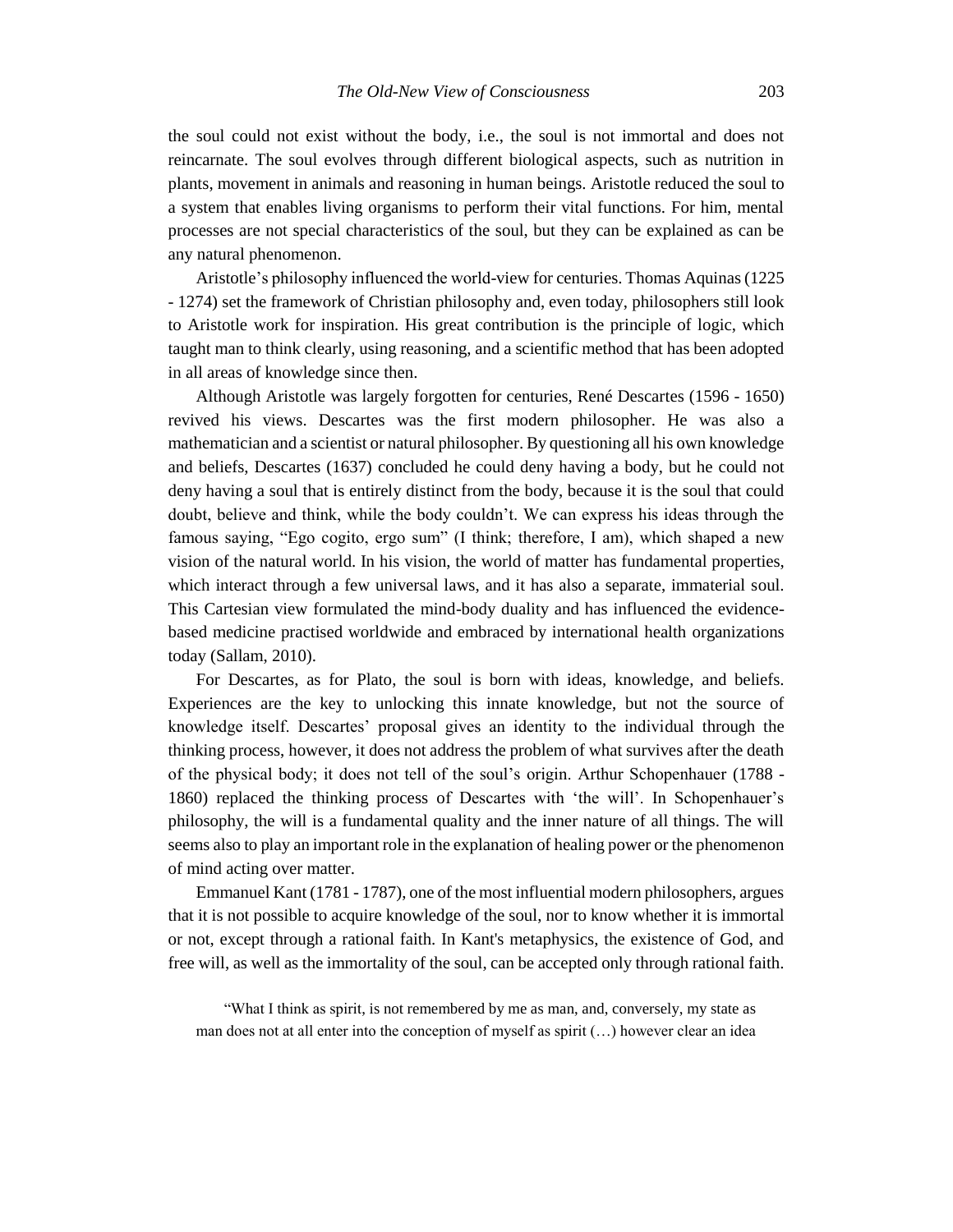one may, by reasoning, derive of himself, i.e., of his soul, as a spirit, still this idea is with no man an object of actual sight and experience." (Kant, 1900, p. 68-69)

For Kant (1900, p. 55-70) the human beings are connected to their souls and live in two different realities: the body submitted to the physical laws; and the spirit connected to the body but submitted to natural spiritual laws. Nevertheless, the law of association of ideas allows the transmission of spiritual ideas to the human conscious mind. Moreover, the spiritual world is neither heaven nor hell, but a state of consciousness determined by the connections with other similar spirits. Kant's metaphysics is profound and rich. It makes it possible to accept religious ideas with a rational basis, without dogma or any knowledge of the objects of belief.

Outside the realm of philosophical approach, Galileo (1564 - 1642), Descartes and Newton (1643 - 1727) started the scientific revolution and brought in the mechanist view of the world - a radical form of dualism. In this Cartesian world-view, there is a clear separation between mind and matter, in which matter is unconscious and the soul is immaterial. The metaphysical division between soul and body contributed to a hard division between those who believed in dualism and those who didn't, giving rise to scientific materialism.

The view that the body is comprised of machine and soul, or that the mind is immaterial and dissociated from the body, contributed to a materialist approach to health. Indeed, medicine has successfully addressed many health issues, yet still has its weaknesses. By treating the symptoms and problems of a particular system or organ, Western medicine misses the whole, the individual consciousness, and usually ignores its manifestation in the physical world. Such manifestations include consciousness anomalies such as remote viewing, near-death experiences and the various forms of mediumship. Before we review what are consciousness anomalies, we will review the mediumship events that occurred in the  $19<sup>th</sup>$  century.

# **THE MEDIUMSHIP EVENTS OF THE 19TH CENTURY**

In the 19<sup>th</sup> century, so-called spirit manifestations attracted the attention of both scientists and the general public. The events started with physical phenomena such as raps or other kinds of rhythmic noise, moving tables or other objects, and they evolved into physical appearances and conversations with the deceased.

Several individuals who acted as mediums for these phenomena became famous. Some of them earned their living performing on stage; others experienced the mediumship within private circles. Many mediums went through exhaustive investigations. They were tied up; their bodies were inspected; their intimacy violated by lay-persons and by scientists to verify both their honesty and the veracity of the phenomena. Famous mediums of the  $19<sup>th</sup>$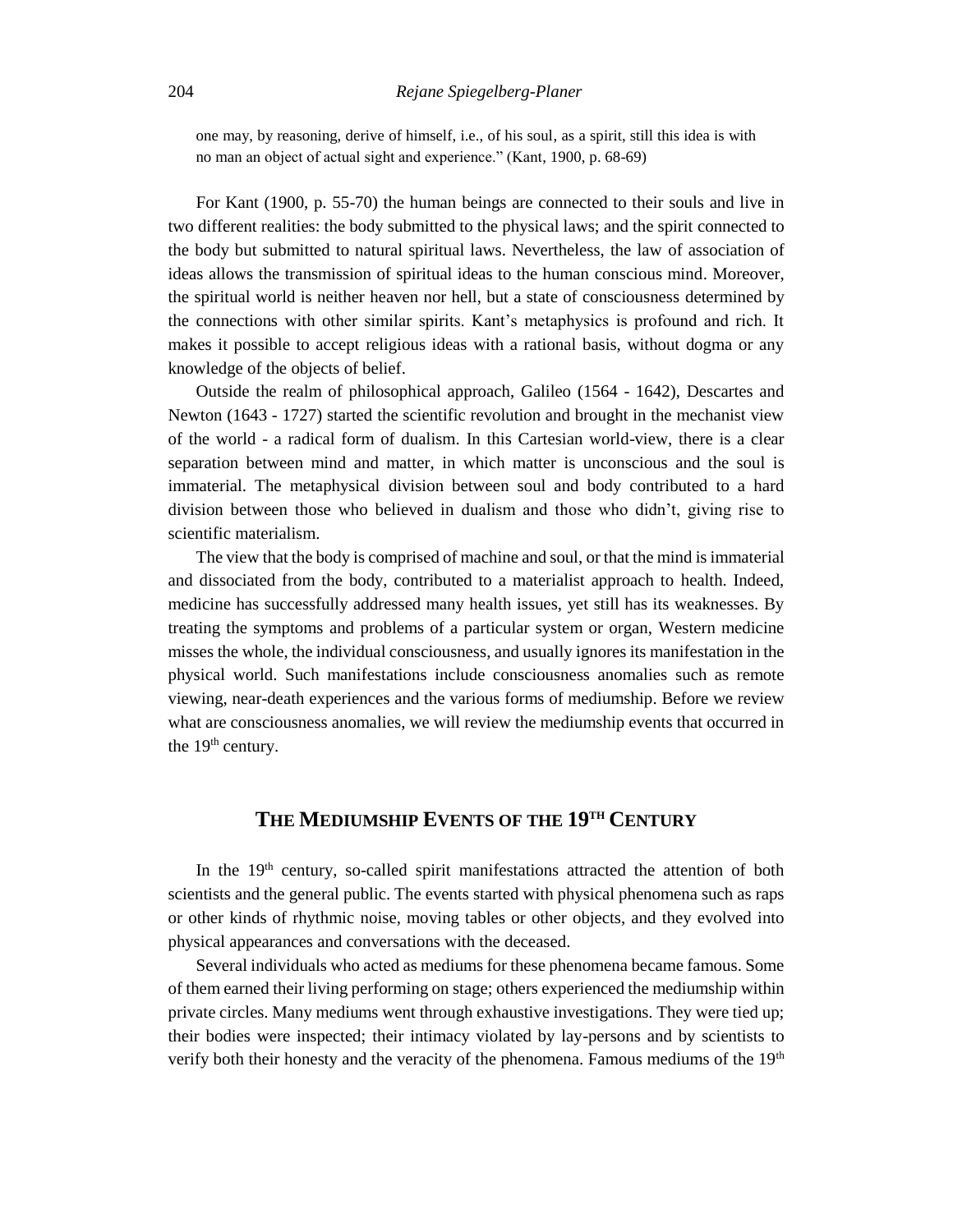century include the Fox sisters, Andrew Jackson Davis, Daniel Douglas Home, Elisabeth D'Esperance, Henry Slade, Stainton Moses, Eusapia Palladino, to name but a few.

The Fox sisters are said to have triggered the public interest in spirit manifestations. They were seven and ten years old when their family experienced an outbreak of noises, such as knockings and the sounds of moving furniture, in their house in Hydesville<sup>5</sup> (USA). The rapping became quite intense on the night of 31 March 1848. On this night, one of the young sisters, Kate Fox, snapped her fingers and challenged the 'unseen power' to repeat the snaps of her fingers (Doyle, 1926, p. 26); surprisingly, she got a reply! The conversation with this unseen power revealed that it was the soul of a peddler named Charles B. Rosna, who had been murdered and buried in the house. In 1904, almost 50 years later, human bones were discovered within the walls of the cellar, proving the veracity of the communications.

The sisters Fox went public and held sittings (or seances) in New York and other places in the USA, as well as in England (Kate Fox). A method of spelling was invented to decode the raps and soon, everywhere, there were communications with souls.

Common effects observed through the psychic forces of the Fox sisters were raps, sounds of people walking or dancing, luminous substances, direct writing and also materialization of hands or full-form materializations (Doyle, 1926, p. 41-42). In 1871, Kate Fox went to England, where William Crookes (1832 - 1919)<sup>6</sup>, investigated her psychic powers.

In England, Kate Fox met Daniel Douglas Home, (1833 - 1886) a medium of much stronger psychic power. Home had had psychic visions (clairvoyance) and premonitions since childhood; this was said to be a characteristic of his family (Doyle, 1928:80-89). However, Home's mediumship or psychic abilities covered a broad range of phenomena: healing; raps and noises of different types, such as music and harmonious sounds; objects being transported from one place to another; full-form materializations that could talk, write and hug; automatic writing and his own levitation up to few metres. These phenomena were observed by many people, and more astonishing, his own levitation occurred over 100 times and was in each occasion observed by several reputable people (Doyle, 1926). In his book, *Lights and Shadows of Spiritualism* (Home, 1877), we discovered a critical, honest and rational person, very down to earth. He didn't give public seances, nor did he perform in theatres or earn money from his abilities. Although he truly believed that the spirits acted via many phenomena, he also openly criticized fake mediums, who used tricks to convince people and to earn easy money or to become celebrities. He also called into question the large number of historical famous names said to communicate in the form of raps and other physical phenomena. In his own words:

<sup>&</sup>lt;sup>5</sup> Hydesville is a village near Newark, in the District of Wayne County, close to New York. Currently, there is a Hydesville Memorial Park in the land where the Fox's cottage stood.

<sup>6</sup> William Crookes was a physicist and chemist who discovered thallium and developed the Crookes tube. The latter provide the basis for several other important discoveries, such as the x-ray by Roentgen.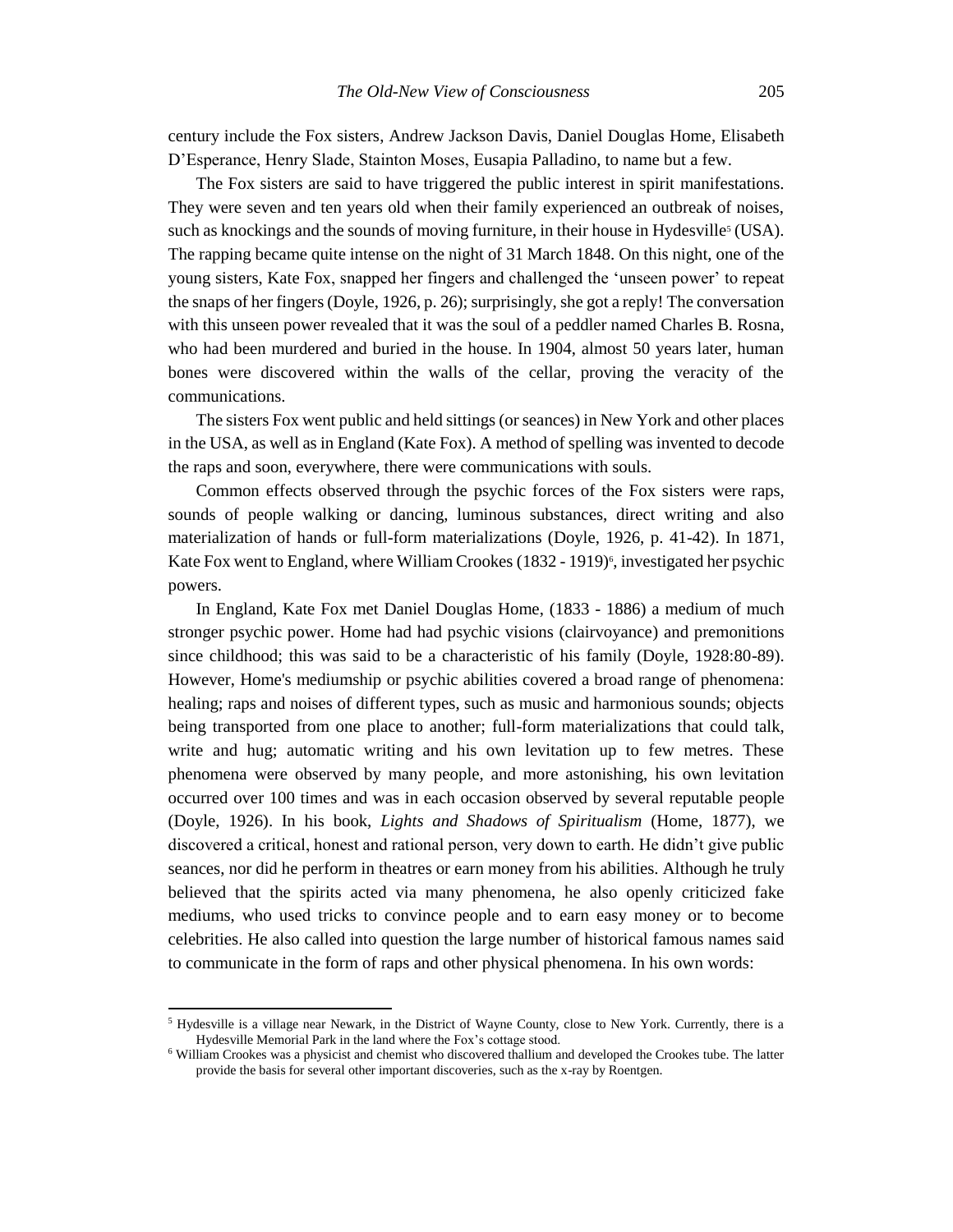#### 206 *Rejane Spiegelberg-Planer*

"I have these powers," he would say, "I shall be happy, up to the limit of my strength, to demonstrate them to you, if you approach me as one gentleman should approach another. I shall be glad if you can throw any further light upon them. I will lend myself to any reasonable experiment. I have no control over them. They use me, but I do not use them. They desert me for months and then come back in redoubled force. I am a passive instrument - no more." (Doyle, 1928, p. 80)

Home and Kate Fox were both investigated by William Crookes, who presented his observations in the book *Researches into the Phenomena of Spiritualism* published in 1874. Crookes examined the phenomena of psychic power from a point of view as strictly physical as their nature allowed (Medhurst, 1971). He recognized that the phenomena have physical components, but also that their nature may vary. This was an interesting and unexpected statement conveyed to a society that believed he would refute the whole! Concerning Home's levitation, Crookes concluded:

"The evidence in favour of it is stronger than the evidence in favour of almost any natural phenomenon the British Association could investigate." (Doyle, 1928, p. 76)

A large number of mediums and phenomena in the middle of the  $19<sup>th</sup>$  century attracted the attention of many scientists, philosophers, writers, and laymen. Many of them dedicated time to observe and investigate the phenomena. Spiritualist and scientific associations were established, helping to investigate the phenomena in America and in Europe. In 1882, the Society for Psychical Research (SPR) was established by a group of academics and scholars in London, with the main purpose of investigating psi phenomena using scientific methods. Among its members were William Crookes and Charles Richet (1850 - 1935) both Nobel laureates in physics and medicine, respectively.

Arthur Conan Doyle (1859 - 1930), the British writer and creator of the character Sherlock Holmes, Camille Flammarion (French astronomer, 1842 - 1925) and later the physics laureates Marie Curie (1867 - 1934) and Pierre Curie (1859 - 1906) are among those who dedicated time to investigate the phenomena. In the preface of his book *The History of Spiritualism,* Arthur Conan Doyle (1926)<sup>7</sup> says that the spiritualism movement was considered by many as "the most important in the history of the world since the Christ episode."

One could argue that their conclusions would not have the same weight if they were made today, because at that time science was not as advanced as today. However, it is inarguable that their observations confirmed the veracity of the events.

Anomalies do not happen that often. They are not easily reproduced in labs, and the scientific method may not be applied in an entirely desirable manner, but they do exist. If

<sup>7</sup> Arthur Conan Doyle (1859 - 1930) was a famous Scottish writer and physician, best known for his detective character Sherlock Holmes. The above-mentioned book is the best compendium of mediums and phenomena from the time of Emmanuel Swedenborg (1688 - 1772) to after the World War I.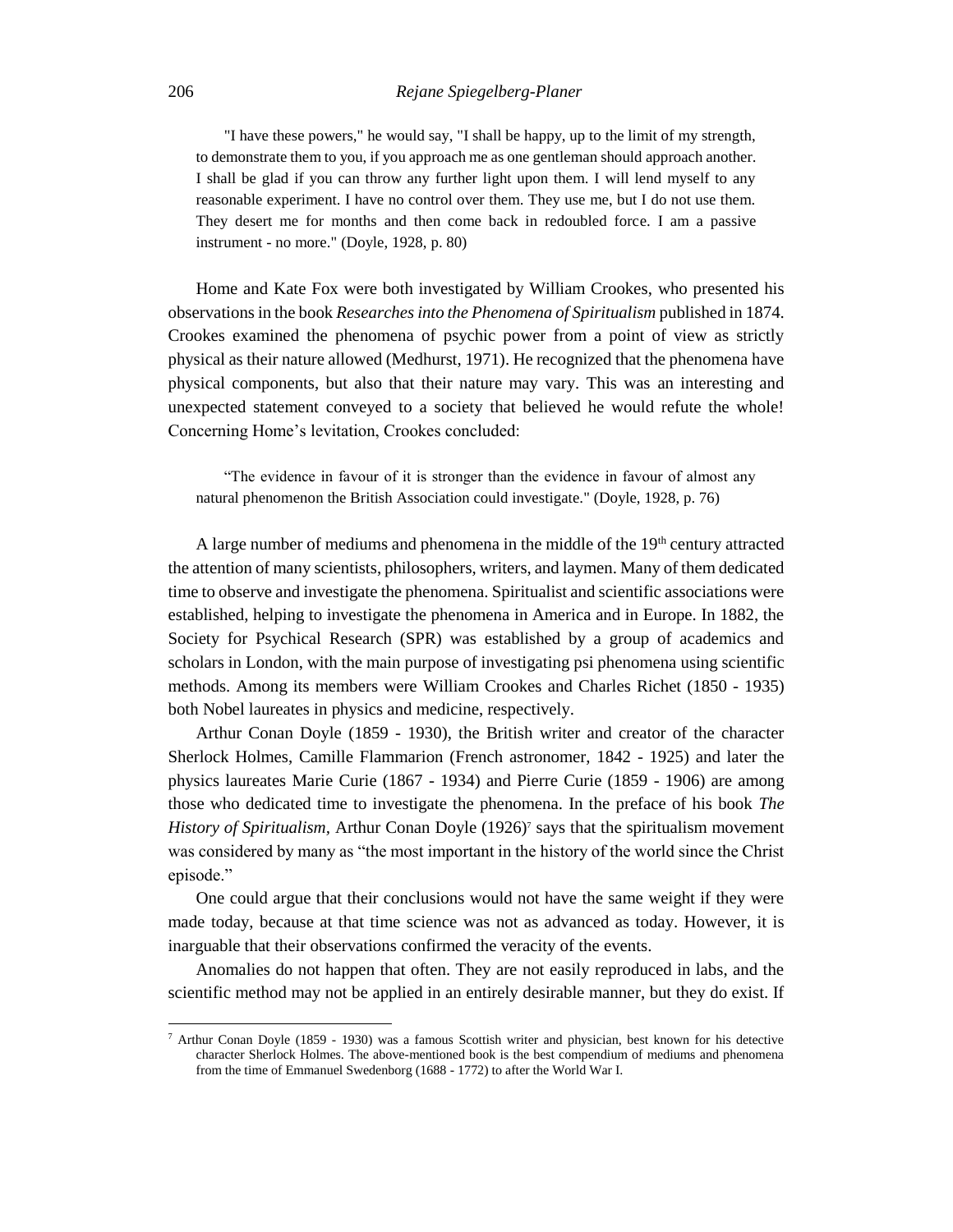science cannot explain their causes, it is because either mainstream science does not want to look at them, or current science can't yet explain them.

Before looking for possible explanations of consciousness phenomena by modern science, we should uncover the work of a French educator - prof. Hippolyte Léon Denizard Rivail (1804 - 1869), or Allan Kardec.

# **THE WORK AND FINDINGS OF ALLAN KARDEC – SOUL, SPIRIT, MEDIUMSHIP AND PSI**

Among the researchers of the  $19<sup>th</sup>$  century, a well-known French educator, prof. Hippolyte Léon Denizard Rivail, was the first to take an in-depth look at the consciousness phenomena from a scientific, philosophical and religious point of view.

Educated in Pestalozzi's school in Yverdun, Switzerland, Rivail wrote several didactic and pedagogical books, including a French Grammar. He also established a school, where he educated Parisian children and young people for about 30 years. A very pragmatic person and a man of vast culture, when one of his closest friends mentioned the events of the '*moving and talkative tables'*, he said:

"I will only believe when I see, and when you prove to me that a table has a brain to think, nerves to feel and that it may become somnambulistic. Until then, allow me to see in case no more than a fairy tale." (Kardec, 1912, p. 256)

With such a rational mindset, he attended meetings with different mediums who performed within their circle of family and friends. Soon, Rivail began to bring to the meetings questions dealing with metaphysical and other topics; he received from the Spirits precise, in-depth and logical answers. He wrote five books in which he recorded the Spirits' teachings, consolidating a doctrine which embraces scientific, philosophical and religious aspects.

Rivail published his work under the pen name of Allan Kardec, in Paris, in 1957. He named this collection of principles and laws Spiritism, explaining they were revealed by superior spirits through individuals who have mediumship, a natural human condition. Though Spiritism arises with no link to religious belief or convictions, it considers God as the Creator of all things and beings.

Kardec's philosophy is of a metaphysical and evolutionist nature. It ascertains answers to the nature, origin and destinies of humankind and analyses the causes of human contentment and suffering. The philosophical aspects are presented in *The Spirits' Book*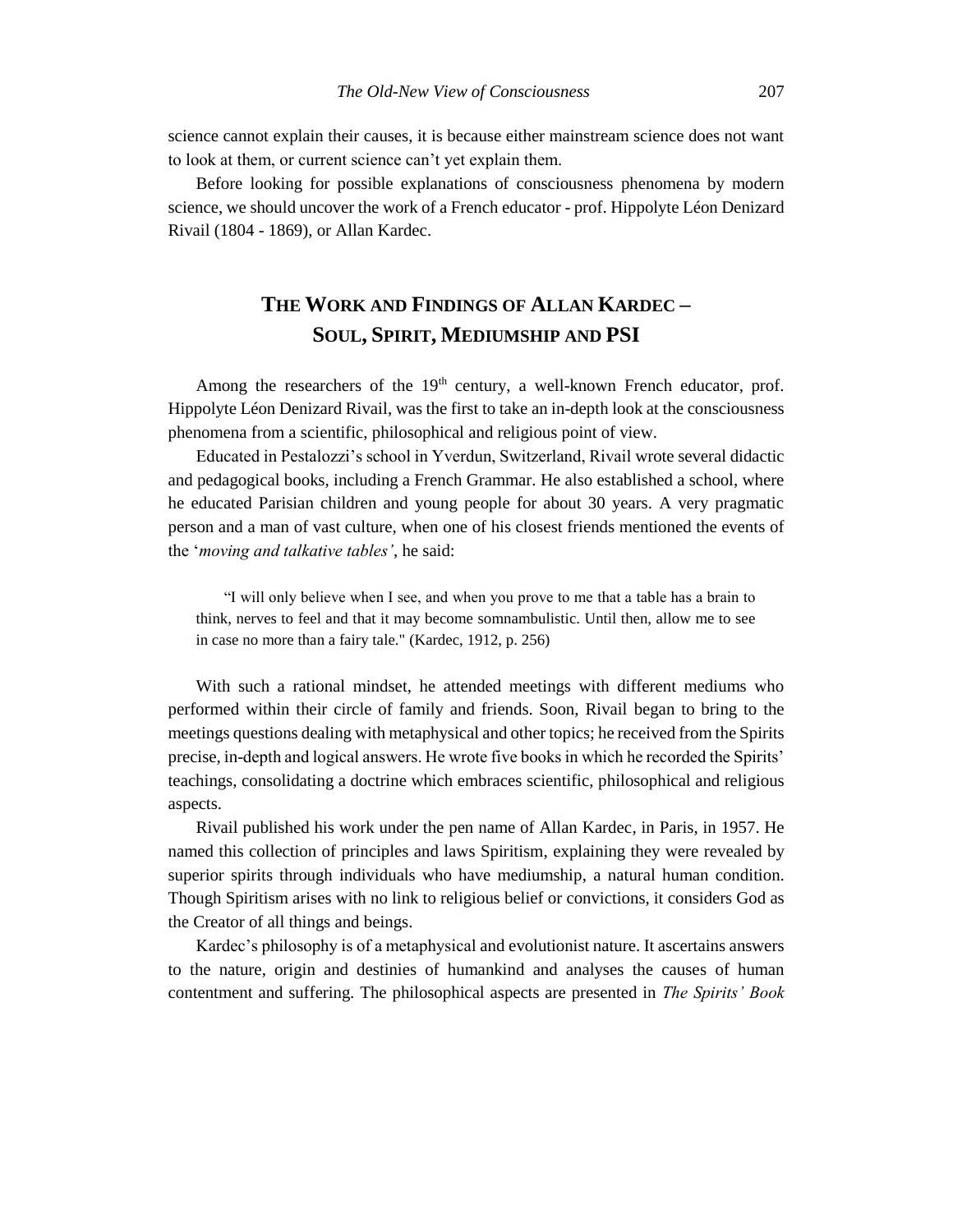(1857). The scientific aspect, issued two years later*<sup>8</sup>* , provides evidence regarding the nature and immortality of the spirit; the influence exerted by the spirits; and the phenomena related to the link between the incarnated soul (living in the physical reality) and the disincarnated soul, which pertain to the spiritual reality. The religious aspects deal with the moral consequences of human behaviour, defined by the use of free will and governed by the universal law of cause and effect and was published in *The Gospel according to Spiritism* in 1864. Two additional books by Kardec further discuss the metaphysical philosophy and the new science: *The Genesis* (Kardec, 1868) and *Heaven and Hell*  (Kardec, 1865).

Kardec provided an organized set of knowledge concerning certain categories of facts or phenomena empirically analysed, catalogued and reported by its researchers. The result is a new science, with its own philosophy and with ethical and moral aspects. This new science is not mystical; on the contrary, it is surprisingly rational. It demonstrated the existence of a spiritual principle, its properties and how it actuates over matter. It also acknowledges and proves the existence of a link between the physical body and the spirit, which Kardec named 'perispirit', or spiritual body. The perispirit remains after the destruction or death of the physical body and it is inseparable with the soul. It is one of the constitutive elements of human beings and the vehicle of thought transmission.

In Kardec's (1857) concept, spirits are the intelligent beings of the Universe. They are created simple and without knowledge. Evolution provides for the development of intelligence and acquisition of moral and ethical values. To evolve, the spirit should live in the physical world. The duality of matter-spirit is part of his doctrine, which has similarities with Kant (1900)'s philosophy, except for the concept of perispirit (the link between body and spirit). According to Spiritism, human beings have three main elements: spirit, perispirit and physical body.

In *The Mediums' Book*, Kardec (1861) analyses the spirits' communication and sets out the difference between the soul's phenomena and those phenomena resulting from the interaction between two beings, one in the physical body (incarnated) and the other without it (disincarnated). Remote view, telepathy, psychokinesis and clairvoyance are properties of the soul. He also states that everyone is a medium. Mediumship is a natural human ability; like intelligence and memory, it develops over time with the evolution of spiritual abilities.

By considering the perispirit as a link between body and spirit, Kardec provides an explanation for several phenomena, such as healing, self-healing and the placebo effect. Certain illnesses arise from experiences and behaviours kept by the spirit in its memory; through the perispirit, they are reflected in the physical body. Such a concept has tremendous implications in health and medicine. An energy field, whose full nature is still unknown, actuates in the body and can be treated before the illness manifests.

<sup>8</sup> Initially presented in a short version, *The Mediums' Book* was revised and published in 1861. The 1861 edition has been translated to several languages.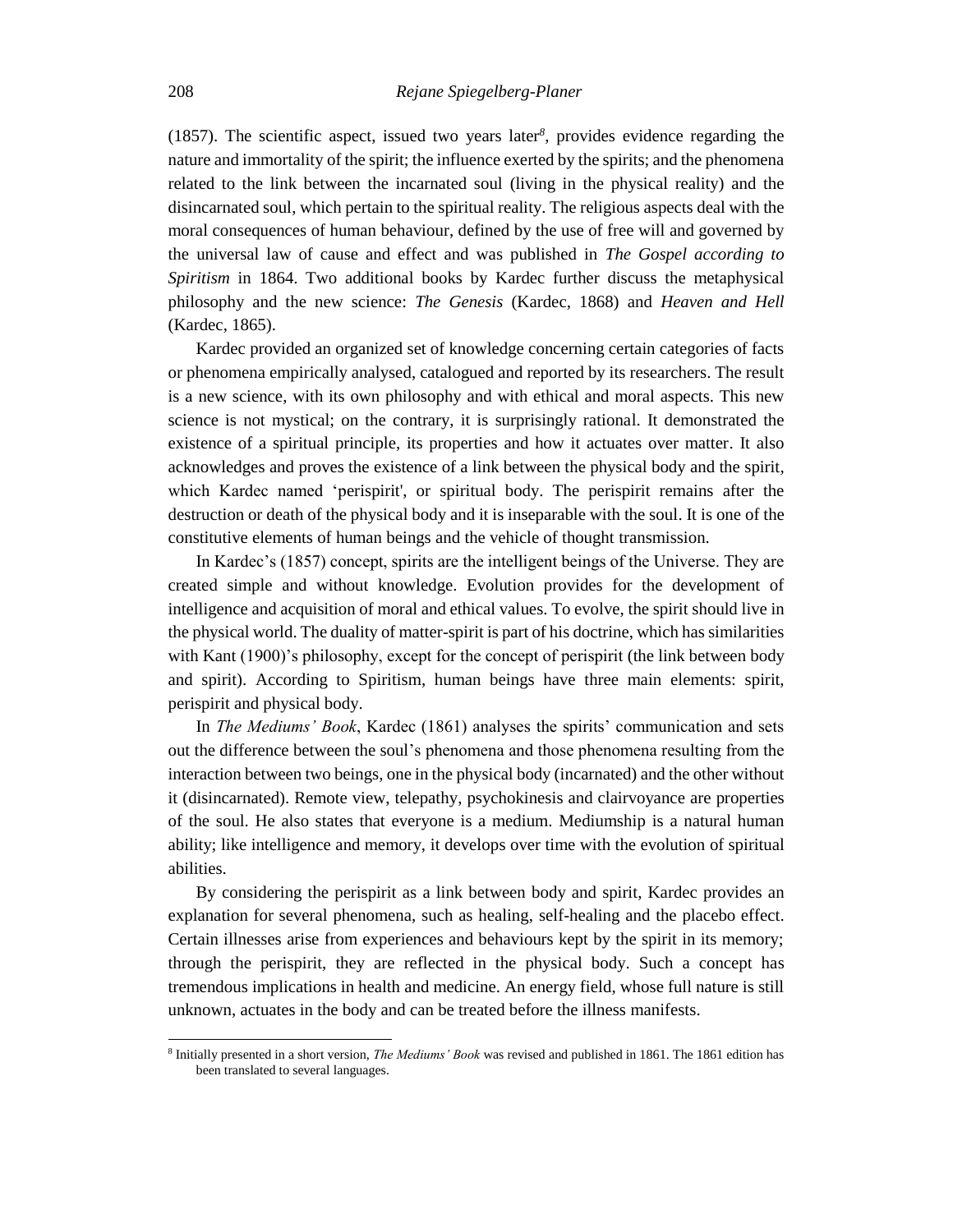Indeed, Kardec outlined, designed and created the path to unveil the mysteries of consciousness, he named the immortal spirit, and opened the door for a new world-view.

# **PSI PHENOMENA – AN OVERVIEW**

Psi phenomena, such as telepathy, remote view, clairvoyance, psychokinesis and the various types of mediumship have been observed in all times and cultures of humankind. They have called attention to the spiritual reality of life and, through their analysis, we can achieve a better understanding of the nature of consciousness.

People who manifested some of these abilities have been called prophets or saints, or labelled as possessed by demons. In general, religion considered such phenomena demoniac work and discouraged the manifestations and use of these abilities of the mind. Consequently, scientific research was also discouraged, and psi phenomena were blighted by the shadows of mysticism or hocus-pocus up to the 18<sup>th</sup> century.

Medicine has also played a role in keeping the phenomena in the shadows. People showing strange behaviours were greatly misunderstood and treated heartlessly and with cruelty. Till the 18<sup>th</sup> century, certain psi anomalies were often considered mental illnesses. People were committed by their families into institutions that were more like prisons than hospitals. It was the French physician Phillipe Pinel (1745 - 1826) who changed the status quo for mentally ill individuals by ordering a complete change of environment when he became chief of the Paris asylum of Bicêtre in 1792 and two years later in Salpêtrière. Pinel pioneered a new, humanized treatment in such hospitals. In spite of this, it took another two centuries for medicine to acknowledge the difference between psi phenomena and mental illness.

# **Mediumship**

l

Mediumship is usually associated with phenomena that mediate communication between human beings and the disincarnated soul/spirit, such as psychography or automatic writing, speaking mediums or psychophony<sup>9</sup>.

Mediumship, as conceptualized by Spiritism, is a natural human condition. Some individuals experience insights, such as a vivid intuition of what is going to happen, or the feeling of being compelled to call a family member or a friend; when the other person picks the phone they immediately say, "Oh, I was just going to call you"! Or, "I was thinking of you and you called." Other people have much stronger and ostensible mediumship. They have visions of spirits in the spiritual world. They can 'see' in advance what is going to

<sup>9</sup> Psychophony is defined by Kardec (1986) as the communication of spirits by the voice of a speaking medium.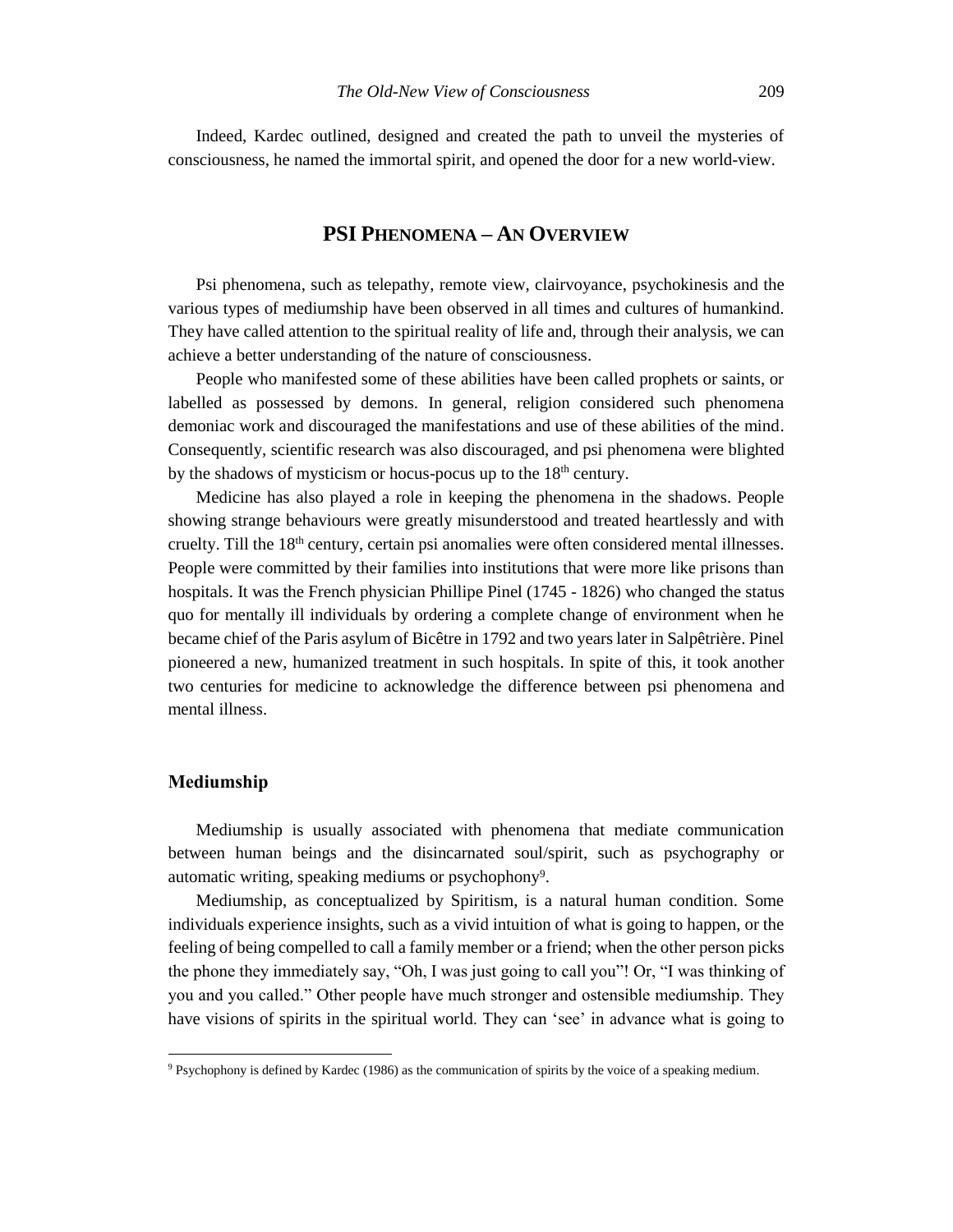happen in the near future. For them, it is not an intuition: they visualize situations. Mediumship includes a wide variety of phenomena, such as clairvoyance, physical effects, or several types of action over matter (psychokinesis, automatic speech, automatic writing, etc.). Some people are able to elevate (levitate) or move objects without touching them, or they sweat out perfume and other smells. They may produce diverse events that show the action of mind over matter. Truly, it is quite difficult to distinguish between events exclusively produced by the individual psychic power and those events produced through the action of spirits or disincarnated souls, because the communication usually overlaps.

Understanding the nature of psi phenomena in the light of Spiritism has changed psychiatric practices in several hospitals in Brazil and other countries, where patients are treated with a combination of conventional medicine and mediumship meetings<sup>10</sup>. Some mental disorders have a spiritual component due to connections between the individual and other spirits<sup>11</sup> in past lives. The spirits show hate, jealousy or rivalry and want revenge – the typical emotions and reactions of betrayed people. In Spiritist hospitals, medical doctors and mediums work together. Through this interaction, those mediums (often, they are also doctors), who possess the sensibility to see and/or talk to spirits, interact with the patient experiencing mental disorder, and treat spirit and patient separately, through dialogue, prayer, and bioenergy transfer (Thiesen, 2012).

Spiritist mediums have contributed to the improvement and establishment of mediumship practice, aligning themselves with charity and self-development. Francisco Cândido Xavier (1910-2002) was one of the famous Brazilian mediums who followed this concept. In his presence, diverse phenomena could be observed, such as materialization of flowers, exhalation of perfume and other smells, and communications from deceased persons to console family members who were left behind. He also channelled many books. One of his famous interventions was when he channelled a letter from a spirit, giving testimony of innocence of the person accused of his murder. The case was accepted by the Brazilian Court and the accused declared innocent. Another of Xavier's contributions was in the field of science. Through his mediumship, the mechanisms of mediumship were explained, and medical breakthroughs predicted, including the function of the pineal gland, which was only proved by scientists more than 50 years later (Xavier, 1998).

The mediumship of the educator and humanist Divaldo Franco (1927 -) also covers a wide variety of phenomena. Divaldo Franco has channelled about 270 books (10 million copies have been sold) from 217 spiritual writers. Copyrights have been officially donated to philanthropic institutions. During his lectures and therapeutic visualizations, it is common to observe his skin exuding oil with the scent of roses or other fragrances. Through this mediumship, flowers have been materialized in front of several people; messages brought news from the deceased, who identified themselves with great accuracy and details known only by other relatives who were not present at the moment of the communication.

 $10$  In this case, mediumship meetings consist of intellectual communications between mediums and spirits.

<sup>&</sup>lt;sup>11</sup> In this sense, the spirit is the disincarnated soul.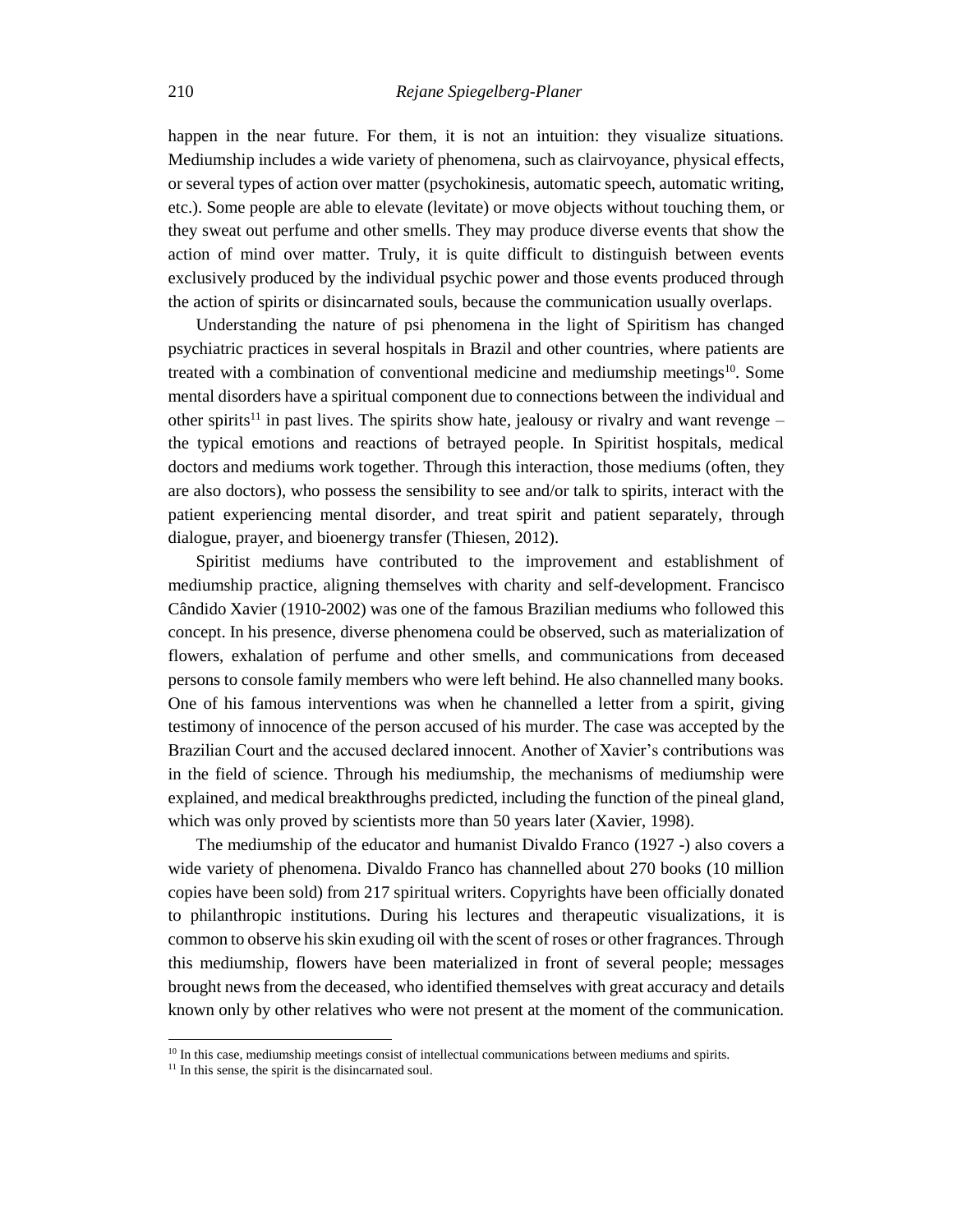Franco sees the spirits, he talks to them and he channels them. He is a quiet, gentle and intelligent man. Acknowledging his mediumship abilities after reading and studying Spiritism, Franco has worked for the social inclusion of needy people, and to make peace wherever he goes. His mediumship is well documented by many Brazilian writers. Recently, Schubert (2017) compiled evidence from people who recalled and gave testimony of Franco's mediumship experiences.

Spiritism advocates the survival of the spirit (or consciousness) after death of the physical body and consequently, the exchange of knowledge between incarnated and disincarnated spirits - not to forget that, in this concept, any human is, in essence, an individual spirit, who lives either in a human body or as a soul in the realm of the spirit. The spirit, who in essence is an intelligence, survives the death of the physical body. To evolve, the consciousness or spirit experiences life after life, developing its intelligence and learning to live in harmony with the universal laws.

#### **Clairvoyance or Remote Viewing**

Clairvoyance<sup>12</sup>, or remote viewing, is the ability to seek accurate information about a distant object or unseen target or an event without knowing anything in advance and without using the physical senses or any other way of acquiring information rather than the mind. Clairvoyance is also named second sight or anomalous cognition.

Remote viewing is generally used for the learnt or trained skill, while clairvoyance is used for individuals with a natural ability (i.e., without training). We understand that this difference is just conceptual. Both are abilities of consciousness, or expressions of its abilities, which can be developed naturally over a long time (many reincarnations), or trained on a relatively short time with proper techniques.

Remote-viewing research was undertaken for 20 years (1974 - 1994) by the Central Intelligence Agency (CIA) and the US Army. It is said that over USD 20 million were spent in this CIA program, which concluded that the technique was not usable (Fredriksson, 2012). It However, Russel Targ, a laser physicist working at the Stanford Research Institute (SRI) at the time of the CIA project, says:

"We learned that the accuracy and reliability of remote viewing were not in any way affected by distance, size, or electromagnetic shielding, and we discovered that the more exciting or demanding the task, the more likely we were to be successful. Above all, we became utterly convinced of the reality of psi abilities." (Targ, 1996, p.77)

<sup>12</sup> From the French *clair*, meaning clear and *voyance*, meaning distance.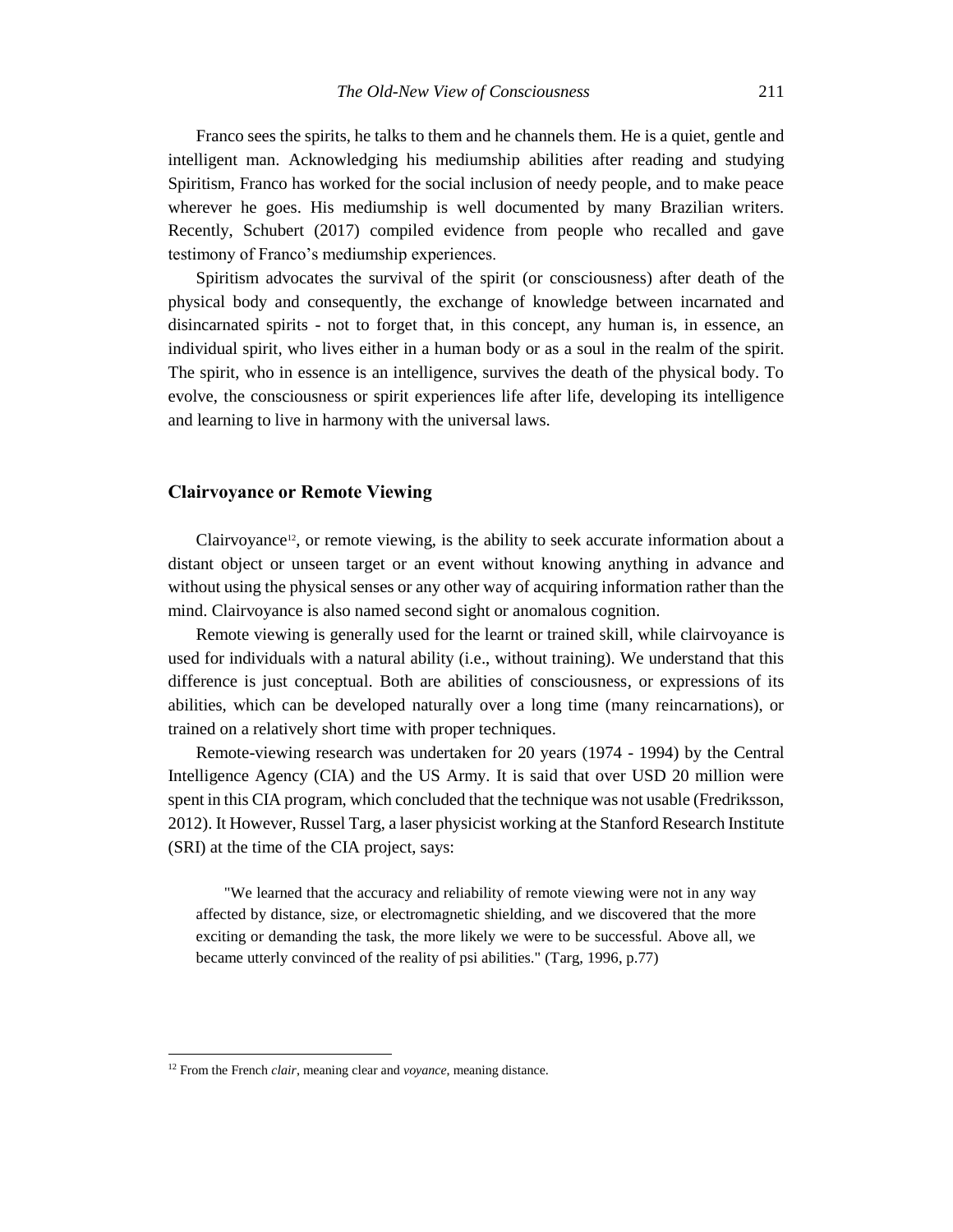Remote viewing (or clairvoyance) is a non-local and/or timeless phenomenon. The subject 'travels' with the mind to an unknown location, 'looks' at the surroundings and reports what has been seen with extreme accuracy. Most interestingly, the individual accesses the information about the location both as if it is in the present and/or back to the past or towards the future. When it deals with information from future events, it is named *precognition*.

Targ (1996) gives a good example of the non-local and timeless features of remote viewing in his paper *Remote Viewing at Stanford Research Institute in the 1970s: A Memoir*. Targ highlights the need for attention when protocols and results are not consistent to avoid missing important information. In the protocol created by Russel Targ and Hal Puthoff for the remote-viewing research at SRI, they prepared several target locations in the San Francisco Bay area and then chose one randomly. Two people would drive to the location, while Targ would stay with the remote-viewing subject, who would describe the location the other two were visiting.

In one experiment with Patrick Price, a police commissioner in Burbank, California, who already used his psychic abilities in his work, Price described with great accuracy the target location: a circular pool of water and another rectangular pool to the side, and a concrete block house. The pool dimensions were also precisely given. However, Price added to his drawing water-storage tanks and rotating machinery. Both features were not at the site. Targ was puzzled with the result and thought Price had given wings to his imagination. It is interesting to get the story directly from his paper:

"That was the story as I understood it as of March 15, 1995. However, on March  $16<sup>th</sup>$ , I received the Annual Report of the City of Palo Alto, celebrating its centennial year. On page 22 of the report, it is stated that "In 1913 a new municipal waterworks was built on the site of the present Rinconada Park." (…) The illustration shows those two water tanks, just where Price had drawn them! This amazing phenomenon demonstrates an important feature of remote viewing targeting; namely, that one must specify not only the target location to be observed but the time as well." (Targ, 1996:79)

Russell Targ's hope has been that "our awareness of this interconnectedness derived from research into our psychic abilities will also promote greater compassion among all people." (Targ, 1996, p. 88).

For the same reason, we have undertaken the task of writing this chapter, to increase awareness of psi phenomena and, in particular, to bring back the concept of the immortal spirit or consciousness, who lives and evolves, life after life, with the ultimate objective of both gaining knowledge of the laws that govern the universe, and placing itself in harmony with them.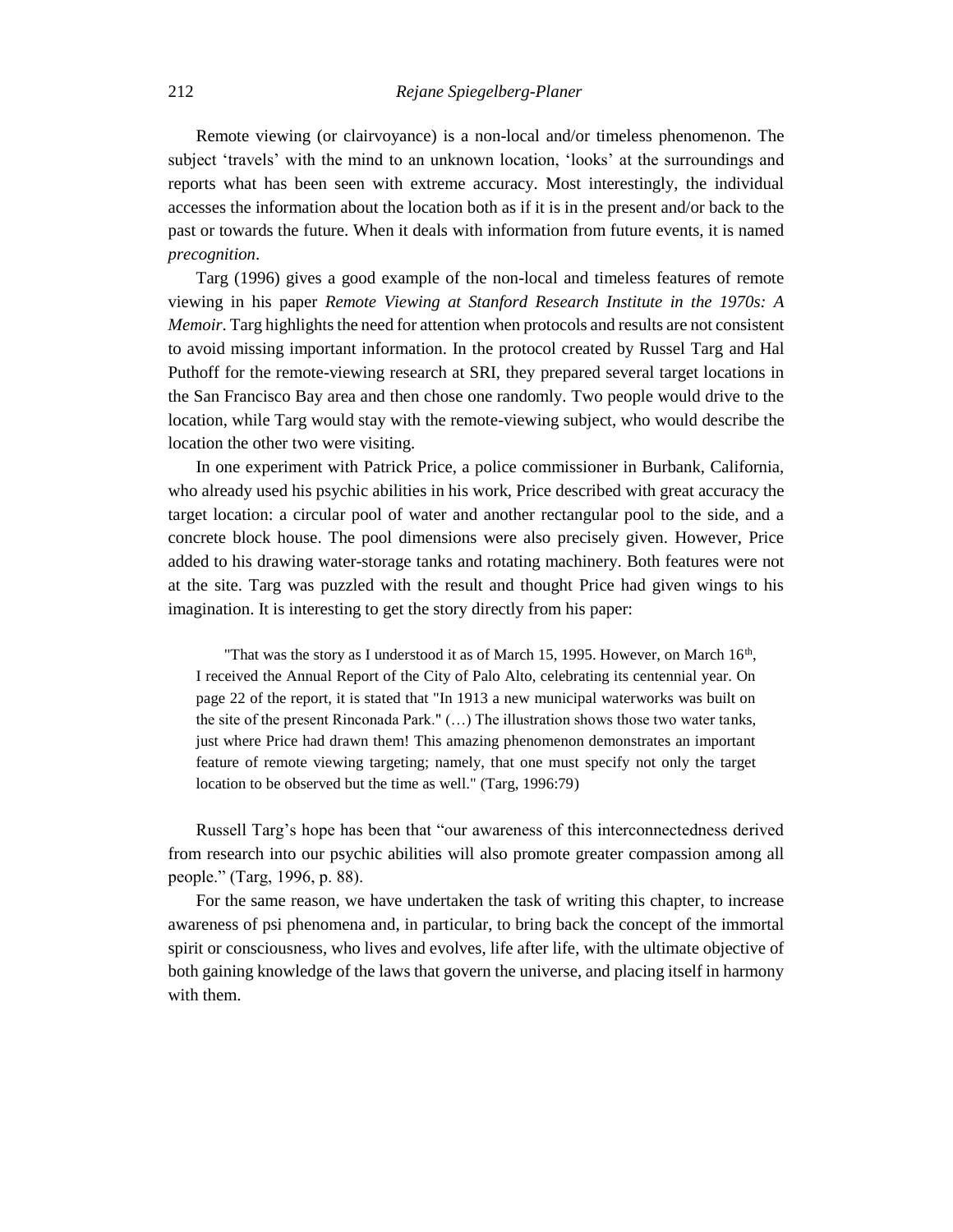# **Telepathy**

Telepathy is the ability to be aware, with accuracy, of someone's mental activities: thoughts, feelings, perceptions or images. It's mind-to-mind communication.

A common example is the well-known intuition that someone we love or know well wants to talk to us: suddenly, that person calls. Everyone has this kind of telepathic ability. Although telepathy is usually understood as a mind-to-mind transfer of information between people, if we accept that communication between incarnated and disincarnated souls is also mind-to-mind communication, we can conclude that the nature of both phenomena is the same.

Joseph Banks Rhine (1895 - 1980), the founder of parapsychology and a pioneer in psi research at Duke University (USA) developed the Zener cards, a method by which to test telepathy, clairvoyance, and precognition under a controlled lab environment. His method showed statistically significant results. An article summarizing his results says that:

"By 1940, 33 experiments had accumulated, involving almost a million trials, with protocols which rigorously excluded possible sensory clues. (…) Twenty-seven (27) of the 33 studies produced statistically significant results - an exceptional record, even today. Furthermore, positive results were not restricted to Rhine's lab. In the five years following Rhine's first publication of his results, 33 independent replication experiments were conducted at different laboratories. Twenty (20) of these (or 61%) were statistically significant (where 5% would be expected by chance alone)." (*Who was J. B. Rhine*, Available at https://archived.parapsych.org/members/jb\_rhine.html)

Telepathy is also a non-local phenomenon. It does not matter where the other person is, near you or on the other side of the world, telepathic communication will work to some degree.

#### **Precognition**

Precognition is the ability to see in the future, to become aware of events or facts that will happen when no rational prediction could be done. It is also a non-local experience, where the perception of time contradicts our daily reality.

A well-known example of precognition is the vision of Emanuel Swedenborg (1688 - 1772), a Swedish scientist and Lutheran theologian. Swedenborg was both a man of faith, and a scientist struggling to harmonize his Lutheran faith with his spiritual experiences: visions, clairvoyance, and precognition of events. It is said that in 1795, when attending a meeting in Göteborg, he communicated that a fire was threatening his house about 400 km away, in Stockholm. Two hours later, he said the fire had been extinguished, just three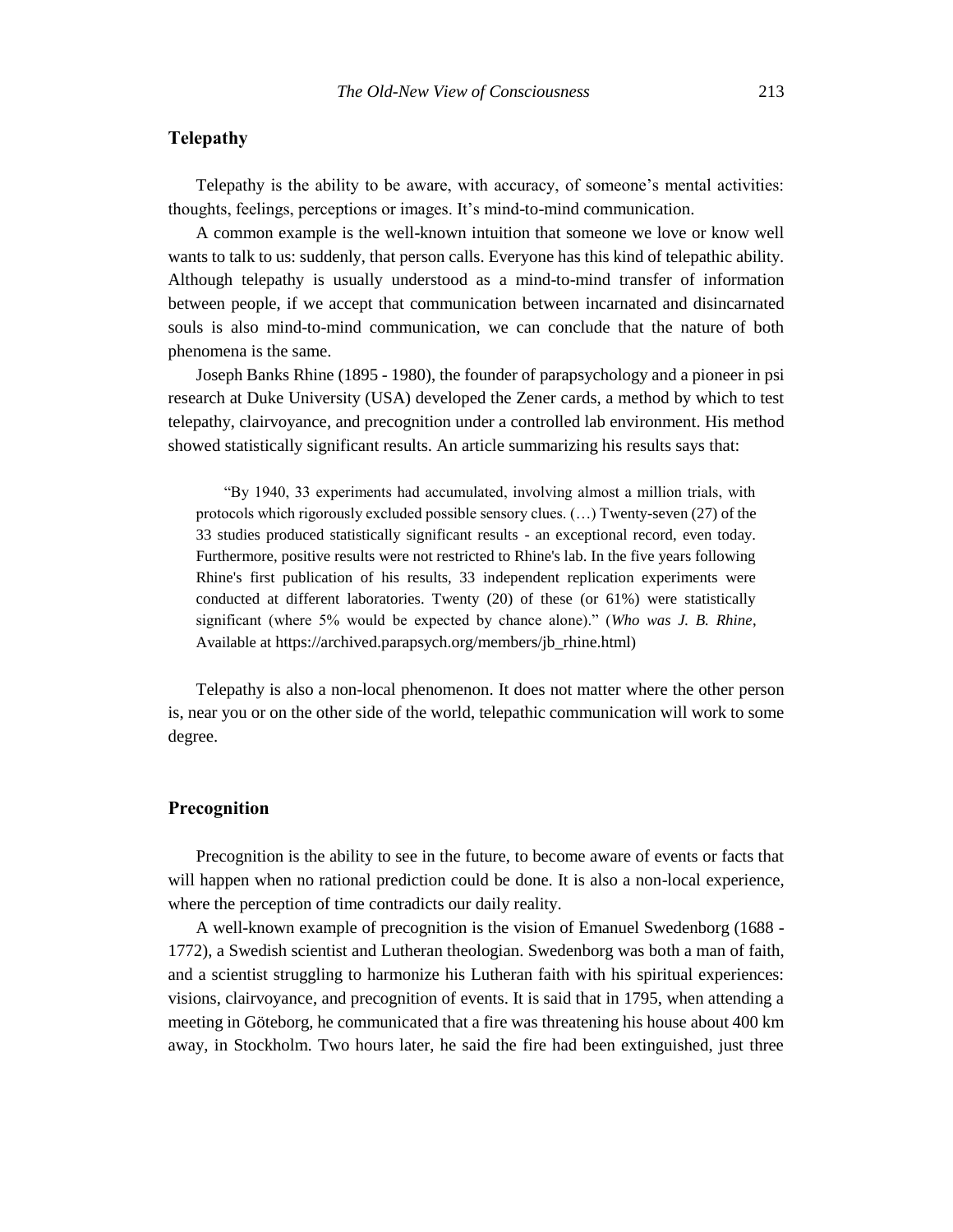houses away from his. Two days later, messengers arrived from Stockholm and confirmed the event. Swedenborg became a spiritual teacher and wrote his own doctrine on metaphysics, which was analysed by Kant (1900) in his essay *Dreams of a Spirit-Seer*.

# **Psychokinesis**

Psychokinesis, or PK, is the effect of the mind over matter or over other living systems, i.e., the ability to mentally influence something (a living organism or an object). With the power of the mind, objects or systems can move or images can be produced and photographed.

Nina (or Ninel) Kulagina (1926 - 1990), a Russian housewife whose abilities caught the attention of the scientists in the former Soviet Union in the 1960s, is a good example of an individual with psychokinesis ability. She also exhibited other psi abilities, including mediumship, remote viewing and levitation. Nina Kulagina served in the Red Army during World War II, when she was only 14 years old. According to her, she was always aware of her psychic abilities, but at the age of 33, she discovered that when she was angry, the objects around her moved spontaneously.

Nina was analysed for more than 20 years by 40 scientists, including two Nobel laureates and Dr Leonid Vasiliev (1891 - 1966), founder of the experimental parapsychology laboratory in St Petersburg. She was submitted to several experiments. In one of them, when ordered to move the needle of a compass, Nina made circular passes over the object, at a distance of about 15 cm, with her fingers parallel to the table. After about 20 minutes her heart rate accelerated, and her pulse rate was 250 beats per minute (normal pulse in adults ranges from 60 to 100 beats per minute). She shook her head from side to side, staring at the compass, and suddenly, the needle shuddered, and slowly began to spin counter-clockwise. Then the compass, which was inside a plastic case sealed with a piece of leather, began to whirl. At this point, Nina began to show signs of fatigue and fell back, exhausted. After the experience, she had pain in her legs and arms, dizziness and could not sleep. During the experiment, Nina's electroencephalogram (EEG) showed great activity in the cerebral area responsible for the vision (fixed eye). The analysis of Nina's electrocardiogram (ECG) and EEG, together with the results of the pulsations of the magnetic field around Nina, showed that the three fields pulsed in synchronized rhythm (Ostrander & Schroeder, 1970).

Although some experiments were not carried out in a controlled lab, Russian research revealed much about the nature of PK phenomena. The exhaustion of the subject, the changes in her pulse and heart rate, and the EEG all indicated that PK saps the strength of the subject.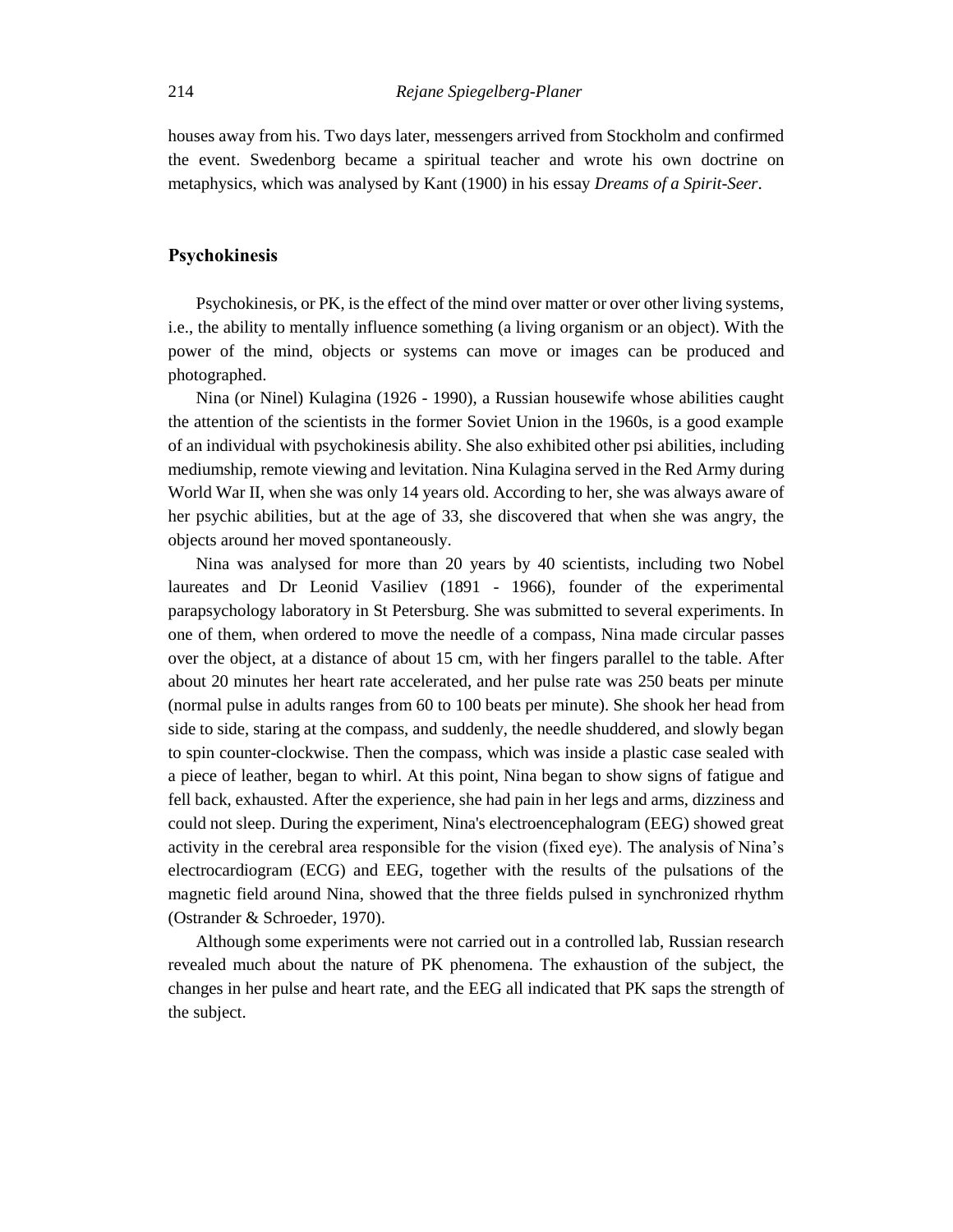# **Materialization and de-Materialization (or Invisibility)**

Another intriguing phenomenon in the realm of mediumship, or psi, is the materialization and de-materialization of objects, also called 'transport' in Spiritist and psi literature. Bozzano (1939) compiled many experiences and events related to this phenomenon. Through the mediumship of Madame D'Esperance (1855 - 1919), plants appeared in a closed room and objects disappeared and reappeared weeks later, without any scientific explanation.

Schubert (2017) provides several testimonies to the mediumship of Divaldo Franco, the well-known Brazilian medium. These are documented in Schubert's book *Divaldo Franco: A life with the Spirits<sup>13</sup>* (2017), including an event involving the materialization of flowers. During one of Franco's visit to Curitiba, a city in southern Brazil, a Spiritist meeting was organized with him. One of the participants, Ms. Nancy Correia, reported that a spirit named Scheilla offered flowers to each of the attendees, except her. Nancy said she thought, "Why didn't I get any?" and then, Scheilla replied through Franco, "Nancy, honey, you're going to pick the flower you want," and a rosebud suddenly appeared. According to Nancy Correia, the flowers were transported from the hotel in which she was staying to the meeting room (Schubert, 2017, p. 91).

In Kardec's work, the Spirit Erastes explained that this process can be achieved by making the objects invisible, or by composing them using a template (Kardec, 1861, p. 94- 101). Today, science uncovers possible processes for such phenomena through the experimental research with metamaterials which have the property of rendering objects invisible (Valev, 2014).

# **The Near-Death Experience (NDE) and the Out-of-Body Experience (OBE)**

The near-death experience is an experience reported by an individual who was declared dead due to the absence of vital signs, but then comes back to life, i.e., vital signs are restored. It is observed in certain individuals who have been through life-threatening situations. NDE presents some interesting patterns:

- 1) The person experiences a feeling of detachment from the body and may experience the events in an expanded spatial location.
- 2) The individual may see a strong light or deceased relatives, saints or luminous beings or any messenger, but also terrifying beings.
- 3) The person may have a recollection of their current life, or of entering a tunnel.

<sup>&</sup>lt;sup>13</sup> Original title: Divaldo Franco, uma vida com os espíritos.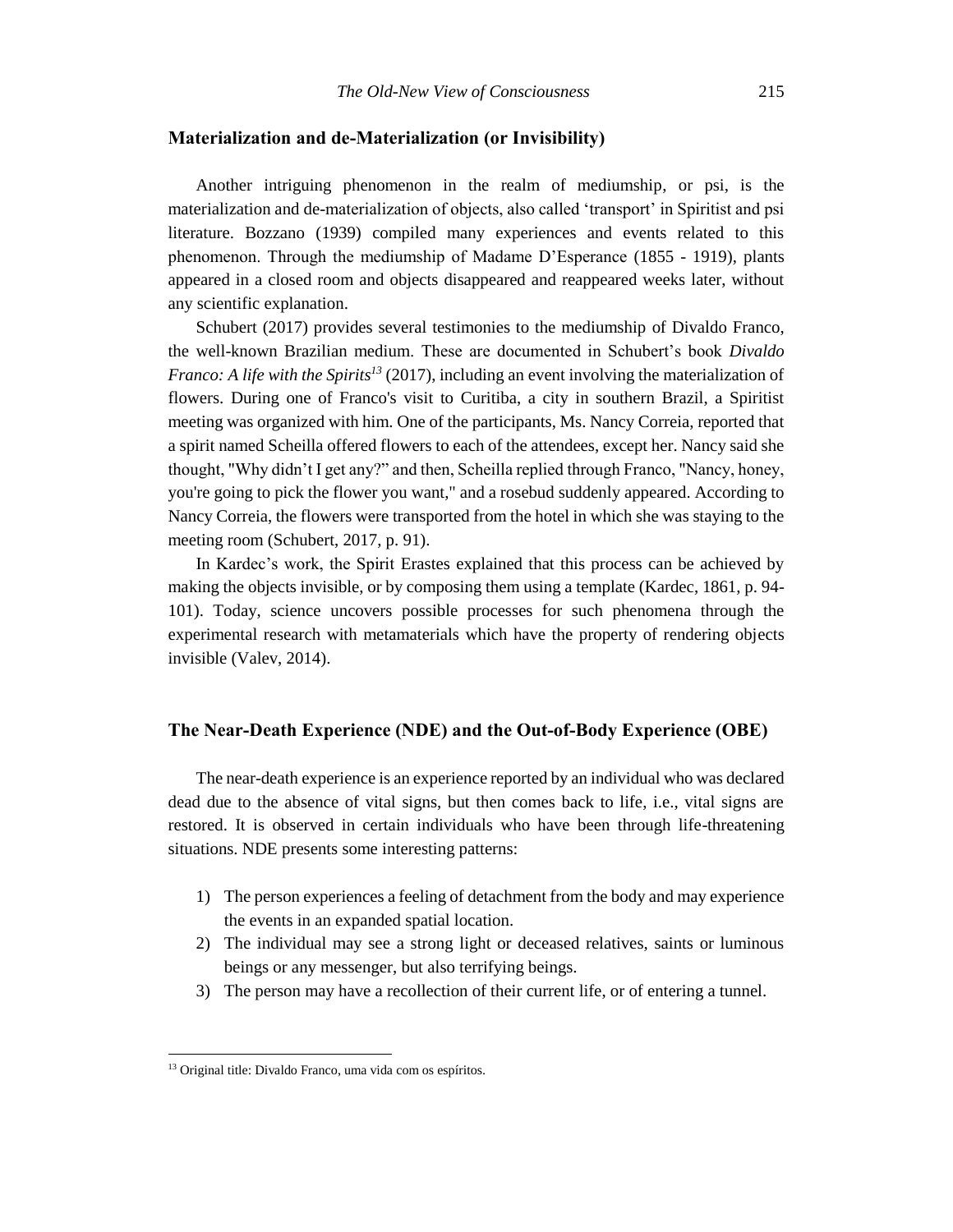Individuals who have been through OBEs report they perceive the environment from a spatial location outside the body, allowing them to see objects and persons from a nonusual spatial position. They also experience a detachment from the physical body, but no recollection of the current life or the tunnel experience.

NDE and OBE are evidence of survival of the consciousness. Critics of the survival of the consciousness argue that during an NDE the body does not actually die, and the experience may occur due to physiological changes in the dying brain. For the OBE, these same critics state that the person enters an altered state of consciousness and, therefore, they can be more aware of spatial events, as occurs in clairvoyance, remote viewing, telepathy or precognition.

Both phenomena can be explained by considering the existence of the spiritual body, or subtle body or, simply, the perispirit, as it is described by the Spiritist doctrine. Evidence of the existence of the spiritual body exists in many cultures and has been described in several pieces of scientific research.

Early in the 1980s, the English biologist Rupert Sheldrake (1981) revived the concept of morphogenetic or morphic fields<sup>14</sup> to explain how organisms adopt characteristic forms and behaviours. For Sheldrake, morphic fields are present in every type of organism: each type of crystal (mineral), each type of plant or animal organism, and also each pattern of behaviour has a characteristic morphic field. Morphic fields are organized fields in Nature. These fields evolve continuously, and can be used through space and time without loss of intensity after they have been created. This definition is similar to the Spiritist definition of perispirit, the subtle field (or body) which links spirit and the physical body.

# **CHARACTERISTICS OF CONSCIOUSNESS PHENOMENA**

In the previous sections of this chapter, we highlighted two main characteristics of consciousness anomalies observed in the physical realm: time and non-locality. We will not discuss other characteristics related to mediumship, but focus on these two features, which are common in telepathy, remote viewing, precognition, and mind-matter interactions. Based on these phenomena, we reviewed interpretations of quantum mechanics and other theories.

### **Time**

l

The arrow of time seems not to work in the realm of consciousness-related experiences. Some individuals report 'seeing' the past or the future in such detail to make it seem as if

<sup>&</sup>lt;sup>14</sup> Morphic fields were first proposed by the Russian biologist Alexandre Gurvitch in 1923.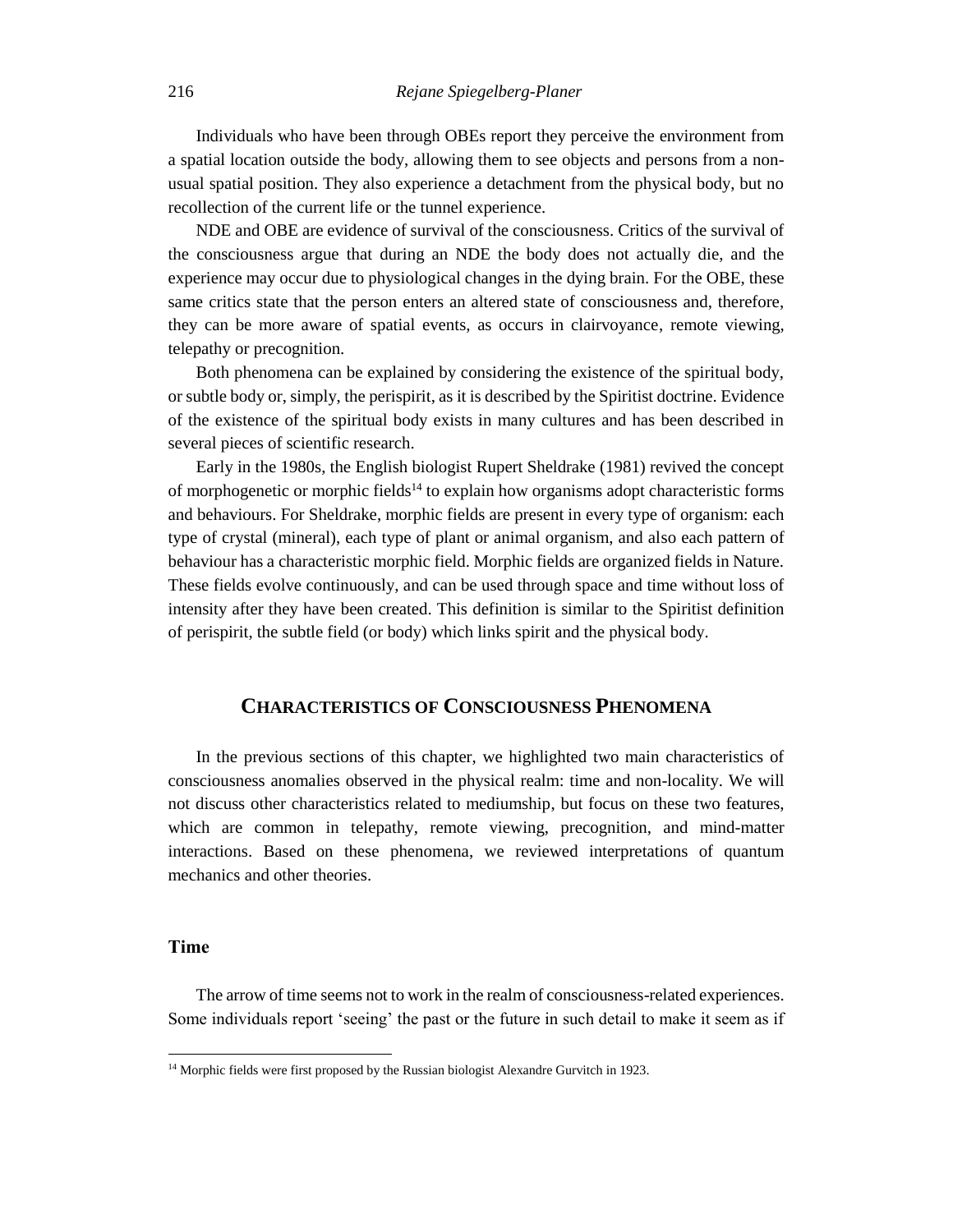they are actually occurring in front of them. We designate such experiences as 'timeless' to highlight that individuals experiencing the phenomenon access information from the past or the future.

Nevertheless, on several occasions, our perception contradicts the actual measured time and varies according to our emotional experience. The five seconds during an accident or the five minutes waiting for an important interview may be perceived as ten times longer than the time measured by the clock. On the other hand, an hour of good conversation between friends may be perceived as taking only five minutes! This perception of time is not a consciousness anomaly: it is a characteristic of consciousness (or the mind), which we accept and live with without questioning, and without taking much notice of it!

Time seems to behave differently in precognition, presentiment and clairvoyance phenomena, when information flows backwards or forwards in time (i.e., there is time symmetry). Edgar Allan Cayce (1877 - 1945) left extensive documentation concerning visions of the past and also of future predictions provided in his mediumistic trances spanning more than 40 years. Euripedes Barsanulfo (1880 - 1918), Brazilian journalist and medium, predicted the day of his own death more than a month in advance. He wrote it in an calendar in his home, leaving a testimony of his precognition mediumship. Cayce and Barsanulfo are only two examples among thousands of individuals reporting detailed knowledge of a distant past, or information about events that are yet to come.

Time is indeed relative in the realm of consciousness experiences. In the realm of matter, time helps to differentiate past, present and future. Time is a fundamental parameter in classical physics, and it is generally accepted that the arrow of time goes from past to future, i.e., time is asymmetric, as commonly perceived. There are several arrows of time in physics. Examples are: the thermodynamic arrow of time (the entropy of a system increases with time) and the cosmological arrow of time (time flows in the direction of the expansion of the universe). However, the arrow of time is one of the most intriguing concepts in science and discussions on time do not stop here.

In Einstein's theory of relativity, time depends on the relative speed between the observers, or on their relative location to a gravitational field. Since Einstein, we have accepted that time flows more slowly when we travel in supersonic airplanes than when we ride a horse! The theory allows space-times with closed time-like curves, where time goes back; and so, the concept of time dilation became popular through science-fiction movies as a means of travelling to the future or going back to past times.<sup>15</sup>

Roger Penrose (1995) proposes that time perception is related to quantum processes in the brain, which relate to consciousness and are similar to time coherence in lasers. More recently, at least two models have discussed the alignment of the psychological arrow of time with the thermodynamic arrow of time. One of them enables the return to the past, but

<sup>15</sup> Stephen Hawking (2018) reviews the science behind time travel in his book *Brief Answers to the Big Questions.*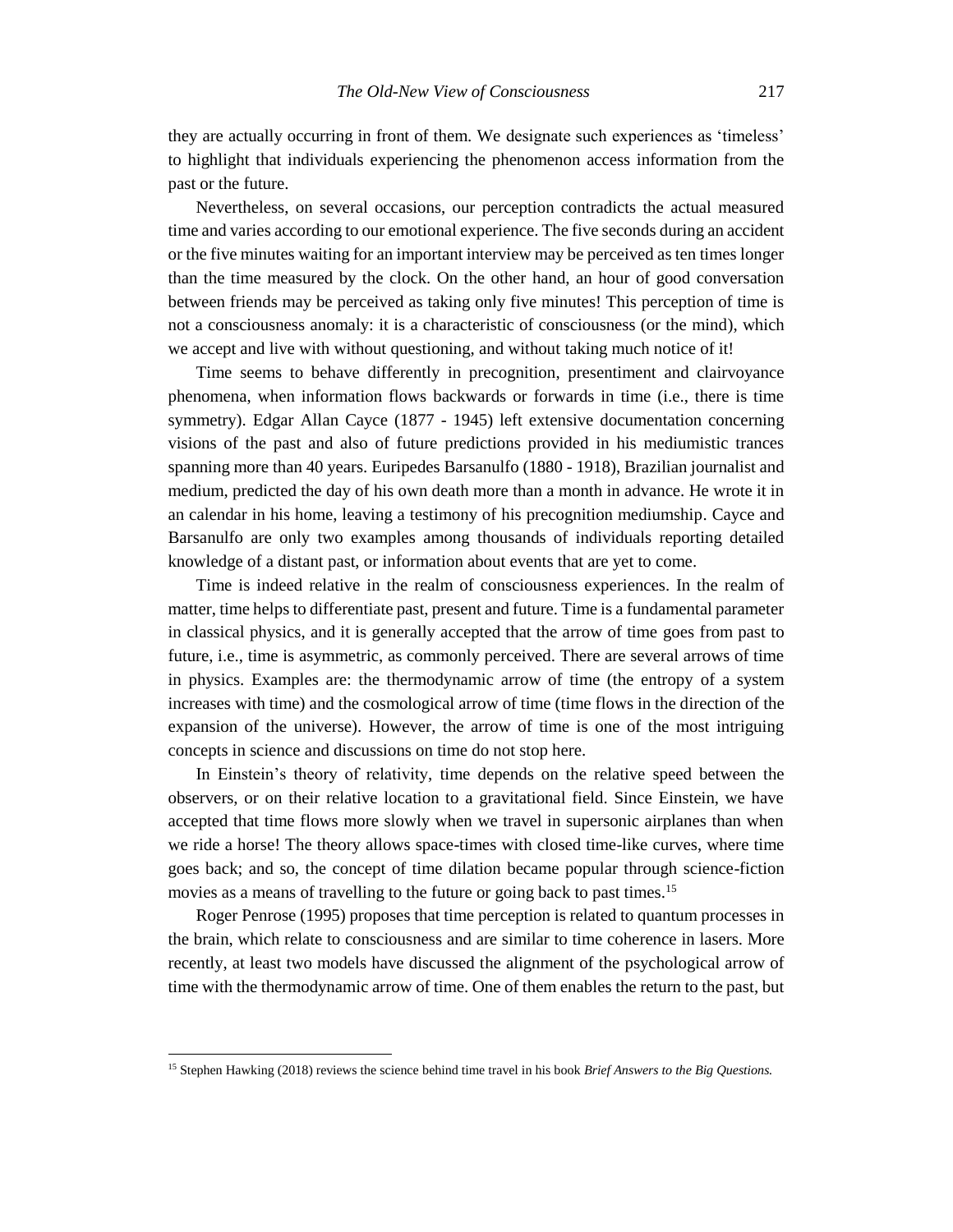no traces are left apart from those of the observer and their memory (Maccone, 2009), while the other enables predictions of the immediate future (Mlodinov, 2014).

#### **Non-Locality (or Action at Distance)**

The action of mind over matter is typical of several psi experiments. Consciousness anomalies or psi experiences, such as remote viewing, clairvoyance, NDE, OBE, or psychokinesis indicated that such events are either non-local, or action occurs at a distance.

In the early times of classical physics, action at distance was primarily used to describe those events where an object can be affected (moved or changed) without being physically touched by another object, such as the effect of magnets attracting iron filings. In modern physics, the concept is used to explain the interaction of objects that are separated in space, i.e., the quantum property of particles, which 'know' each other's states even though they are separated in space.

Non-locality is one of the most important, intriguing and debated features of quantum mechanics. Einstein described the non-local influences that were transmitted instantly between one local and another, as "spooky actions at distance."

In quantum mechanics, when two particles are entangled, they 'know' or share each other's states. Even if separated by large distances, entanglement does not diminish. Entanglement is a well-proven phenomenon in quantum physics.

Anton Zeilinger (2017), one of the first to prove entanglement of particles, agrees that "nature cannot be local and objective randomness exists." Dean Radin (2006) affirms in his book *Entangled Minds* that "our minds are physically entangled with the universe."

In fact, as a consequence of the above, the investigation of psi phenomena should take into account features of other sciences, including, at least: physics, neurosciences, biology, and psychology.

# **SCIENCE AND CONSCIOUSNESS**

Most scientists embrace the idea that consciousness is solely a product of brain processes. Therefore, they have searched for consciousness in the brain and have avoided deep investigations into anomalous experiences and phenomena, either because these phenomena challenge their preconceptions, or because they cannot be easily reproduced or replicated. We will not discuss preconceptions; however, we should rethink scientific methods when human beings are at the core of the investigation.

Human beings are not machines that can be controlled or measured at any given moment and provide the same result within a certain degree of uncertainty! Measuring human behaviour is quite difficult, if not impossible in social and behavioural or medical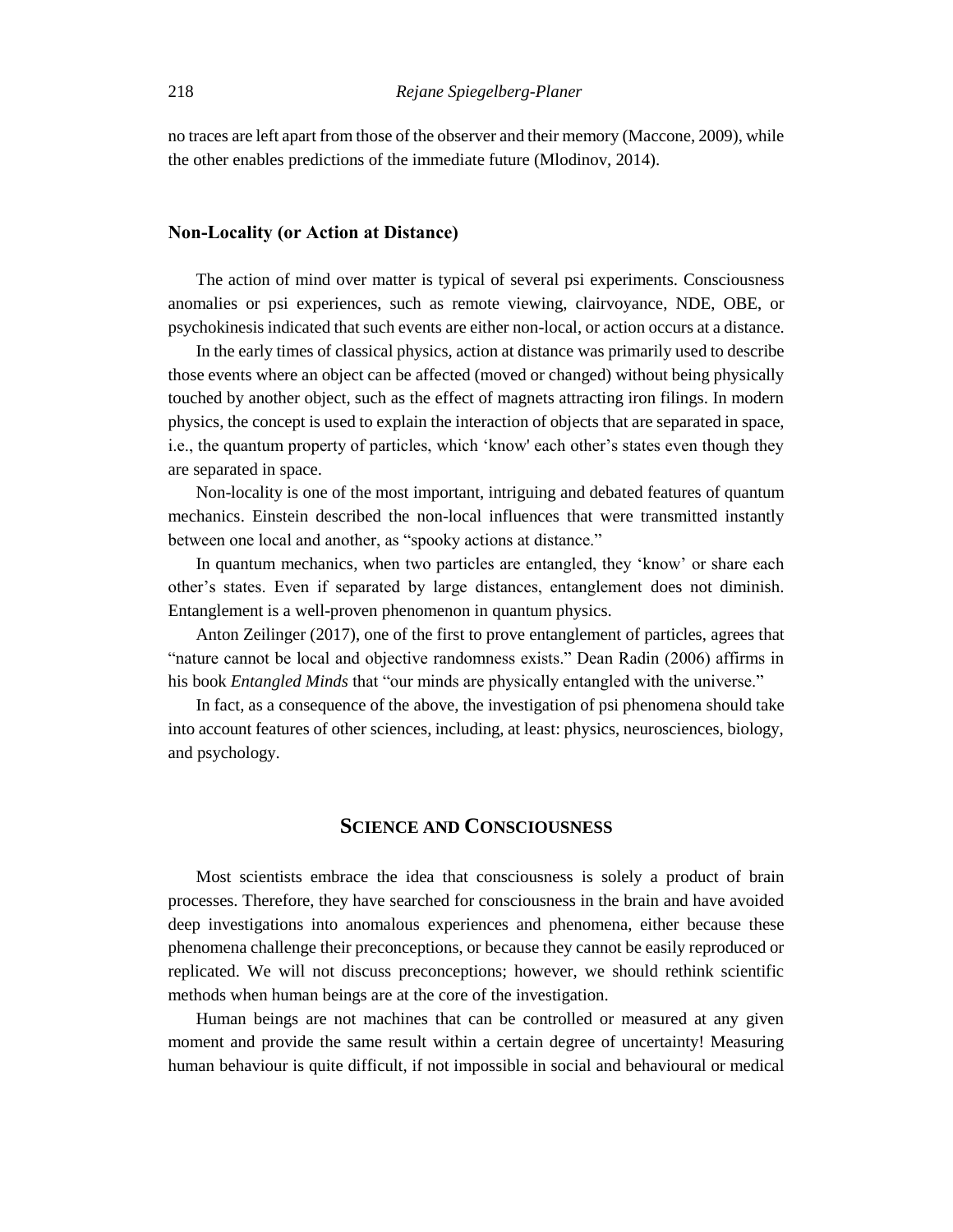sciences. Statistics and other empiric methods are widely used in those areas. Henry Bauer, from the Virginia Tech, USA, wrote in a recent commentary in the *Journal of Scientific Exploration*:

"Demanding that being scientific requires observations and measurements to be replicable would, therefore, bar, from being accepted as scientific, not only parapsychology but all of medical and social science." (Bauer, 2018, p. 721 - 722)

The science of consciousness (if there is any!) is full of unusual phenomena. Events happen suddenly under certain conditions one day, yet on the next day, when the experiment is repeated, it may not occur again. How does one replicate conditions for a human being in a given moment within determined circumstances if, for the individual, each moment is unique and not replicable? How does one consider and account for the influence of other people in the individual who produces the phenomena? These questions are only two of the many constraints when psi phenomena are under scientific investigation.

In fact, there is no scientific consensus on how consciousness emerges, or about the nature of consciousness. Candance Pert (1998), who discovered the widely accepted relationship between the network of neuropeptides and neuroreceptors and emotions in the 1980s, proposes a single integrated entity, a 'body-mind'. With this definition, she avoids the mind-brain dichotomy and opens the discussion on how emotions affect the brain and vice-versa. She also states that "mind is information" and thus how it should be treated:

"A mind is composed of information, and it has a physical substrate, which is the body and the brain, and it also has another immaterial substrate that has to do with information flowing around. Maybe mind is what holds the network together." (Pert, 2018, p.  $8 - 16$ )<sup>16</sup>

The concept that mind is information is compatible with the concept of an entity independent of the body. However, another distinctive characteristic of consciousness is intelligence. Information can be stored and used with intelligence and rationally to create thoughts and ideas which will be realized in the physical realm. Indeed, in a rough comparison, if the body is the car, the consciousness is its driver.

Although scientific materialism holds that the mind is a physical process of the brain, other theories don't support this view. Research on consciousness anomalies (e.g., psychokinesis, past-life memories, remote view, etc.) has indicated that consciousness transcends time; it is non-local and can influence matter.

The view that any phenomenon can be explained by physical laws and theories may be too ambitious. However, if we accept that psi phenomena truly occur - and we cannot doubt

<sup>16</sup> Also available at http://candacepert.com/articles/the-wisdom-of-the-receptors-neuropeptides-the-emotions-andthe-bodymind/.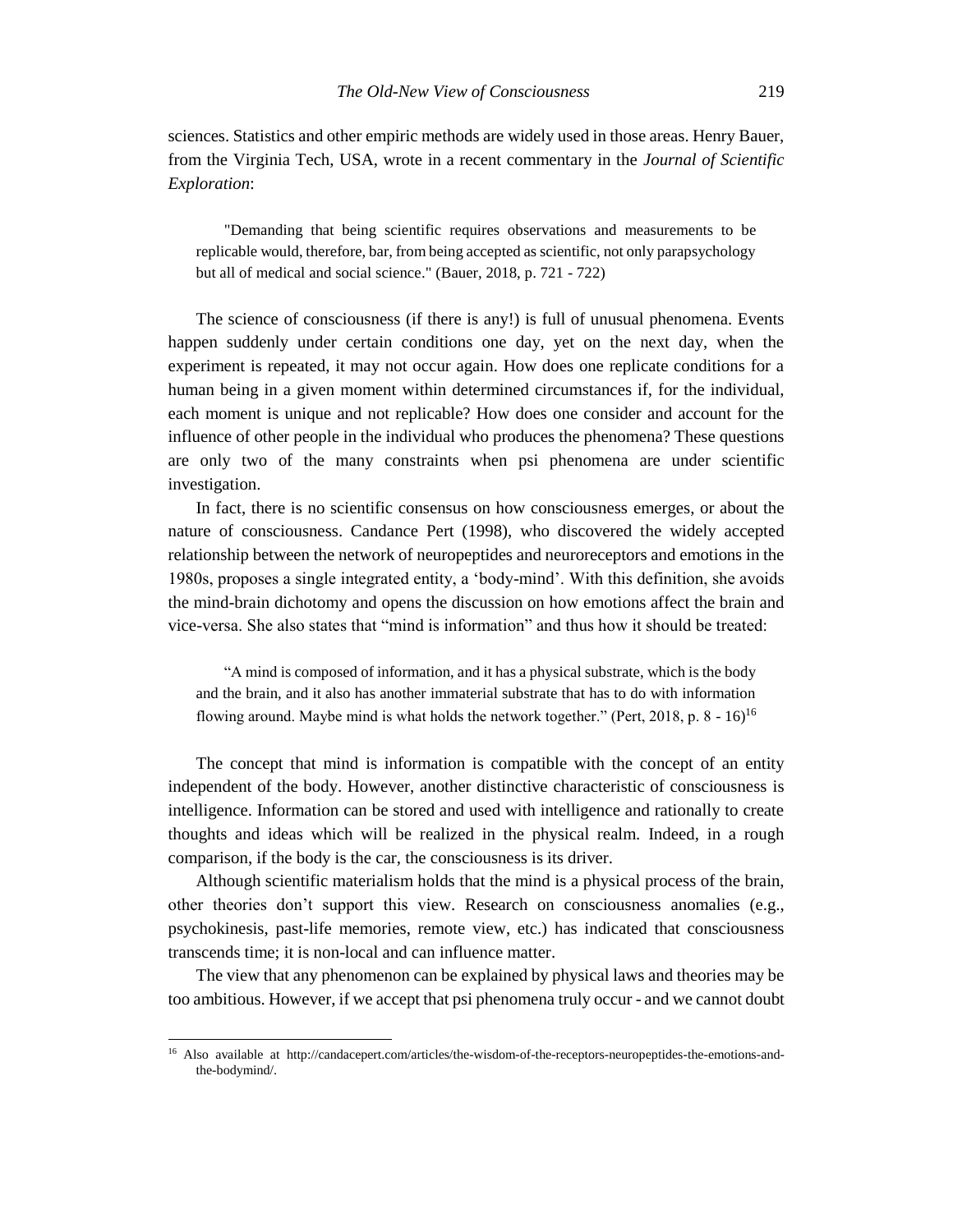the reality of subjective experiences, as we have seen in this chapter - some theories of modern physics may bring light to the discussion and lead to better understanding of an individual consciousness that manifests itself through the physical body, survives death and is able to transcend time and space. This concept of consciousness has tremendous implications in medicine. It takes into account an individual who transcends time and therefore brings to its own life the inheritance of the past and the potential to change the future. Consequently, illness is a state of disequilibrium or disharmony, not of an organ or a system, but a disharmony in his/her own essence, the consciousness.

In our view, consciousness is not matter, but intelligence. Consciousness is responsible for thought, reasoning, and memory. Consciousness' origin is still a mystery, it lies in the philosophic realm and on the testimony of other consciousness. However, we might be able to explain consciousness phenomena by investigating - with the tools of modern physics their manifestation in the physical world. In this sense, we consider that everything that manifests in the physical world should be explainable by science (or will).

Within this perspective, we looked at ancient philosophy and, in the following lines, we will look at some interpretations of quantum mechanics, which is the well-accepted scientific theory for explaining the microcosmos, the physics relating to the very small.

# **IS THERE A THEORY THAT EXPLAINS CONSCIOUSNESS?**

Modern physics, which started with the development of quantum mechanics<sup>17</sup> and the theory of relativity at the beginning of the 1900s, imposed a new view of the world, or a new reality. Classical physics (or Newtonian physics) applies to the macroworld and is of deterministic nature. Quantum mechanics is the physics of the micro and is nondeterministic. How to integrate those two realities in our view of the world has been the quest for scientists and philosophers since then.

According to quantum mechanics, non-locality and entanglement are intrinsic properties of the microworld of particles, and these particles are part of each and every piece of matter in the physical realm. Our body, our brains, streets and machines, and our artefacts are all part of this intrinsic reality. Although quantum mechanics has been well proven and is generally well accepted, scientists still argue as to its interpretations. Some of these interpretations encompass a new reality, which many don't want to see or cannot accept, but where psi phenomena have a place and can be explained.

The space-time independence and the non-locality of psi phenomena are similar properties of quantum mechanics or the quantum wave function that is the mathematical expression of a quantum system. There are several discussions on the interpretation of

<sup>&</sup>lt;sup>17</sup> Classical physics, or Newtonian physics, applies to the macroworld, with some exceptions, while quantum mechanics is the physics of the microworld.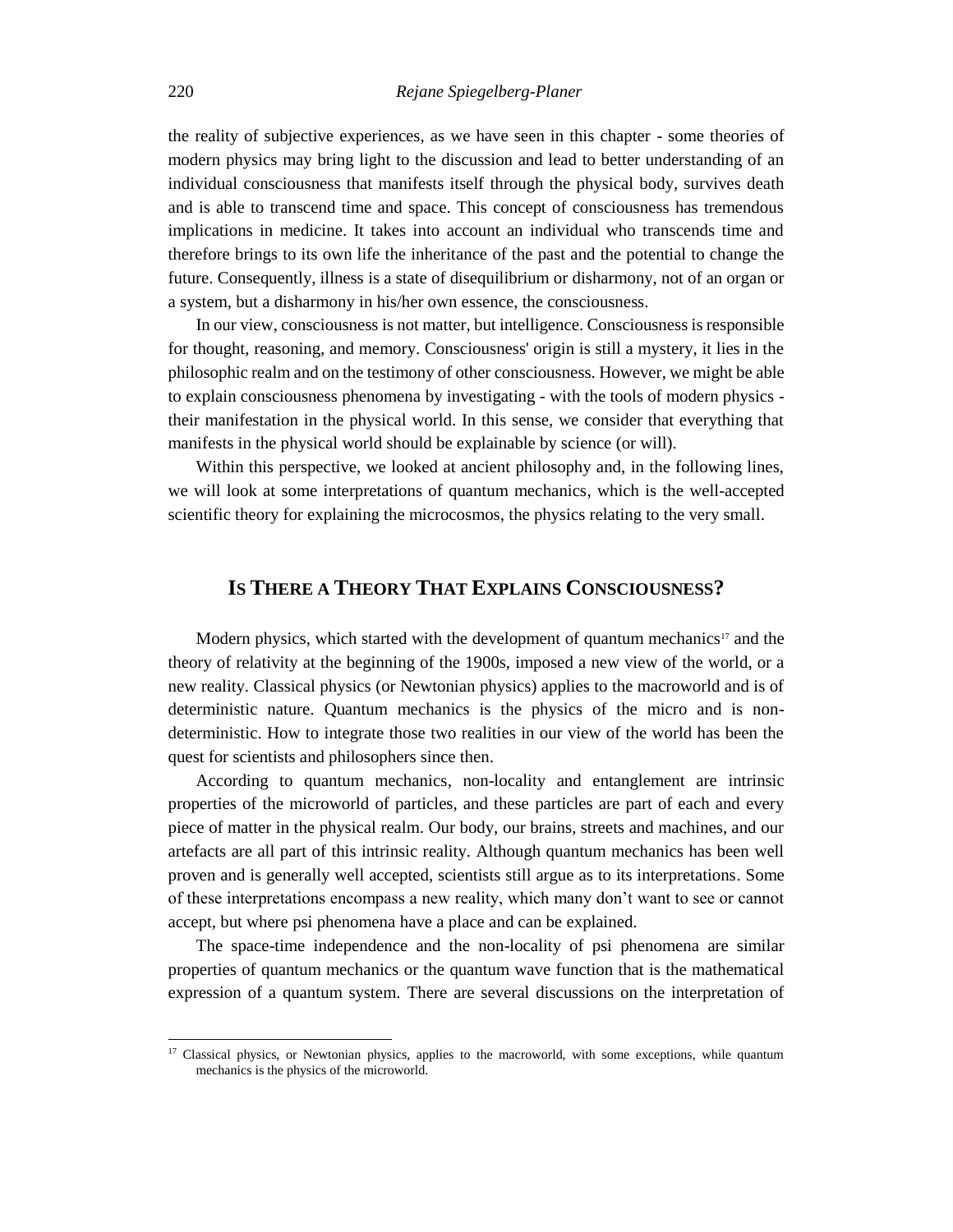quantum mechanics. They range from deterministic and randomness, hidden variables or not, measurement problems or the role of the observer, etc.

George R. Williams (2006) discussed the connections between three classes of interpretations of quantum mechanics and consciousness through the analysis of anomalous data from psi experiments in parapsychology (remote viewing, telepathy, precognition, mind-matter interaction and group resonance). The classes of interpretations analysed in his study were: wave collapse, no wave collapse, such as the Everett 'many worlds' interpretation (1957) and the hidden variables interpretations.

Williams concluded that:

- 1) Theories where consciousness collapses the waveform could explain telepathy and mind-matter interaction. They do not explain precognition and clairvoyance/ remote viewing, where time goes backwards or forwards, and time symmetry is needed.
- 2) The many world interpretations theory does not explain the psi phenomena.
- 3) Theories of hidden variables are consistent and explain all five phenomena.

# **Consciousness Influencing Waveform Collapse**

The waveform collapse is the main feature of quantum mechanics. There are several interpretations for the waveform collapse. In the pragmatic Copenhagen interpretation, proposed by Niels Bohr (1885 - 1962), there is no microscopic reality, no quantum world; the waveform collapses entirely due to the probabilistic process. In another common approach, also widely accepted by those interested in an interpretation of the new reality proposed by the theory, the waveform collapse is due to the observer, who influences the results. This interpretation can account for events where there is mind-brain interaction (non-locality) and where the will is a predominant force in collapsing the waveform. However, usually, those theories do not accept that time can flow back and forth, i.e., to the past as well as to the future.

Recent studies consider the possibility of reversing time in quantum mechanics to explain very recent past memories. Lorenzo Maccone (2009) concludes that for information to be stored, or to leave detectable traces, the entropy should increase and remain constant (the thermodynamic arrow of time). If the entropy decreases, no detectable information remains, as if the event simply didn't occur.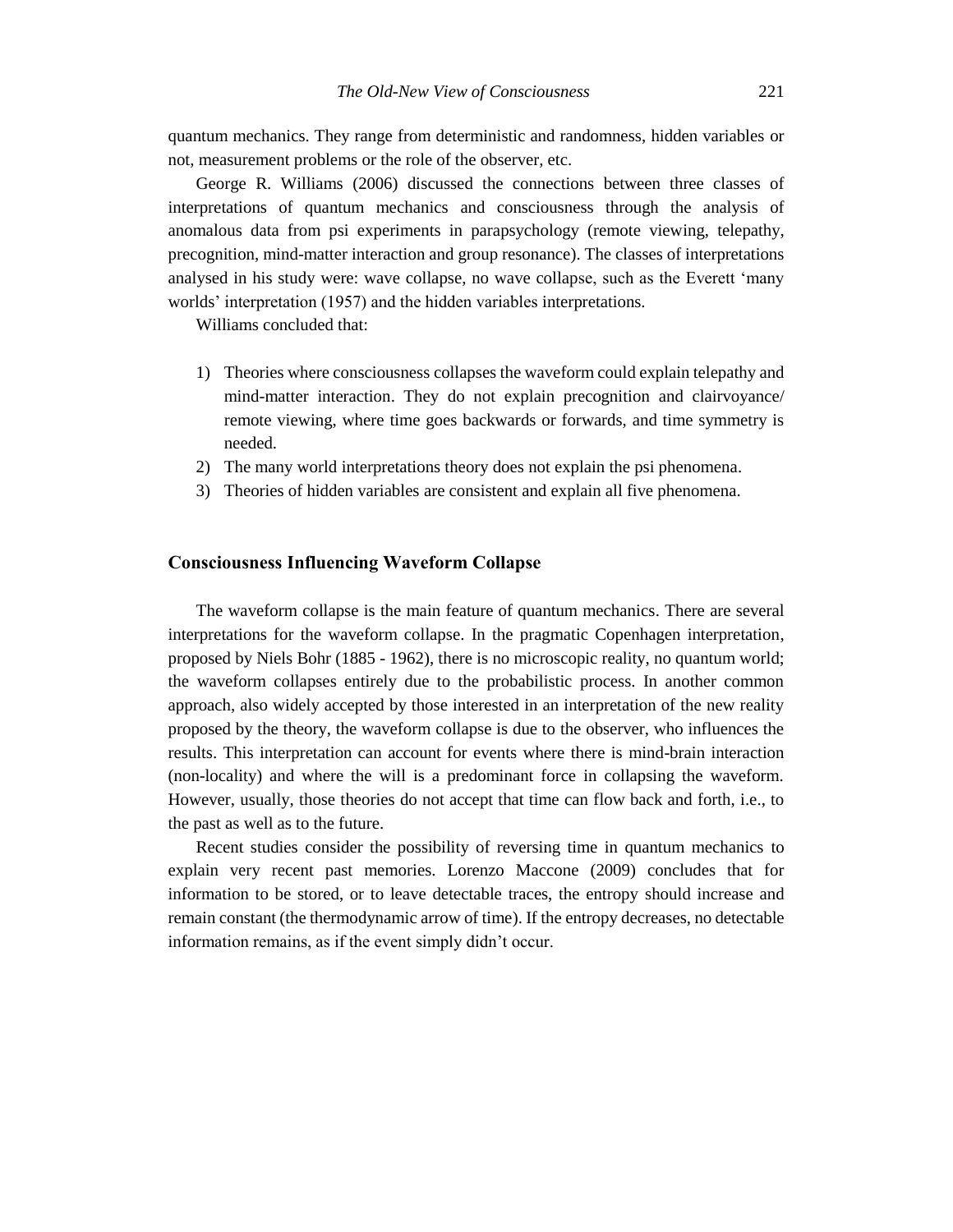# **Orchestrated Objective Reduction Theory**

Hameroff and Penrose's Orchestrated Objective Reduction (Orch OR) theory maintains that the objective collapse of the waveform does not depend on the observer. In this theory, consciousness emerges from quantum computing within the brain's networks of microtubules<sup>18</sup>. These networks allow quantum entanglement between the brain and the environment, thus putting forward the possibility that the brain accesses non-local information (i.e., information from distant sources, such as in remote viewing). Hameroff and Penrose (2014) suggest that Orch OR could explain psi phenomena due to non-local quantum entanglement, or the phenomenon of quantum teleportation (Zeilinger, 2007).

One of the major points against Orch OR has been the argument that the brain is too "warm, wet and noisy" for a sustainable quantum collapse of the waveform. However, in 2014, a research group led by Anirban Bandyopadhyay (Ghosh, Sahu, & Bandyopadhyay, 2014) showed evidence for microtubules' quantum decoherence<sup>19</sup> and entanglement, thus supporting Hameroff and Penrose's theory. However, for Williams (2016), it is hard to see how entanglement over longer distances would be possible. Moreover, even if one considers the possibility that entanglement occurs, "it's difficult to see how meaningful and coherent information can be transmitted across great distances." (Williams, 2016, p. 342). For this and other reasons, he concludes that Orch OR does not explain the aforementioned phenomena.

According to Hameroff and Penrose (2014), the orchestrated quantum activity in the brain allows for free will (i.e., choice) and also for interconnectivity between the brain's molecular processes and the space-time geometry of the universe.

The theory is a major step forward in reconciling science and consciousness. We agree with Deepak Chopra's view (2014) that "Orch OR provides a credible, testable model for how mental activity enters the physical world." There is no evidence that consciousness arises from quantum phenomena in the brain, but it is likely that there are quantum processes in the brain, and consciousness interacts with them to evoke the conscious mind. Therefore, the theory can explain some consciousness phenomena, such as remote viewing. By linking brain processes with space-time geometry, the theory suggests that consciousness is an intrinsic element of the universe: an important conclusion (Hameroff and Penrose, 2014). Consequently, we may infer from the theory that consciousness is an intelligence that instils order and information; it is a creative and influential force. Although Orc OR is a major step forward in unveiling brain processes, it is not clear how the theory would explain mediumship or afterlife experiences, both of which imply the survival of consciousness. Therefore, in our view, it cannot be a complete theory of consciousness.

<sup>&</sup>lt;sup>18</sup> Microtubules are microscopic tubular structures present in the cytoplasm of cells.

<sup>&</sup>lt;sup>19</sup> Quantum decoherence is the loss of quantum coherence. It enables to explain why all other superpositions of states in a system are not possible, and the preferred outcome emerges.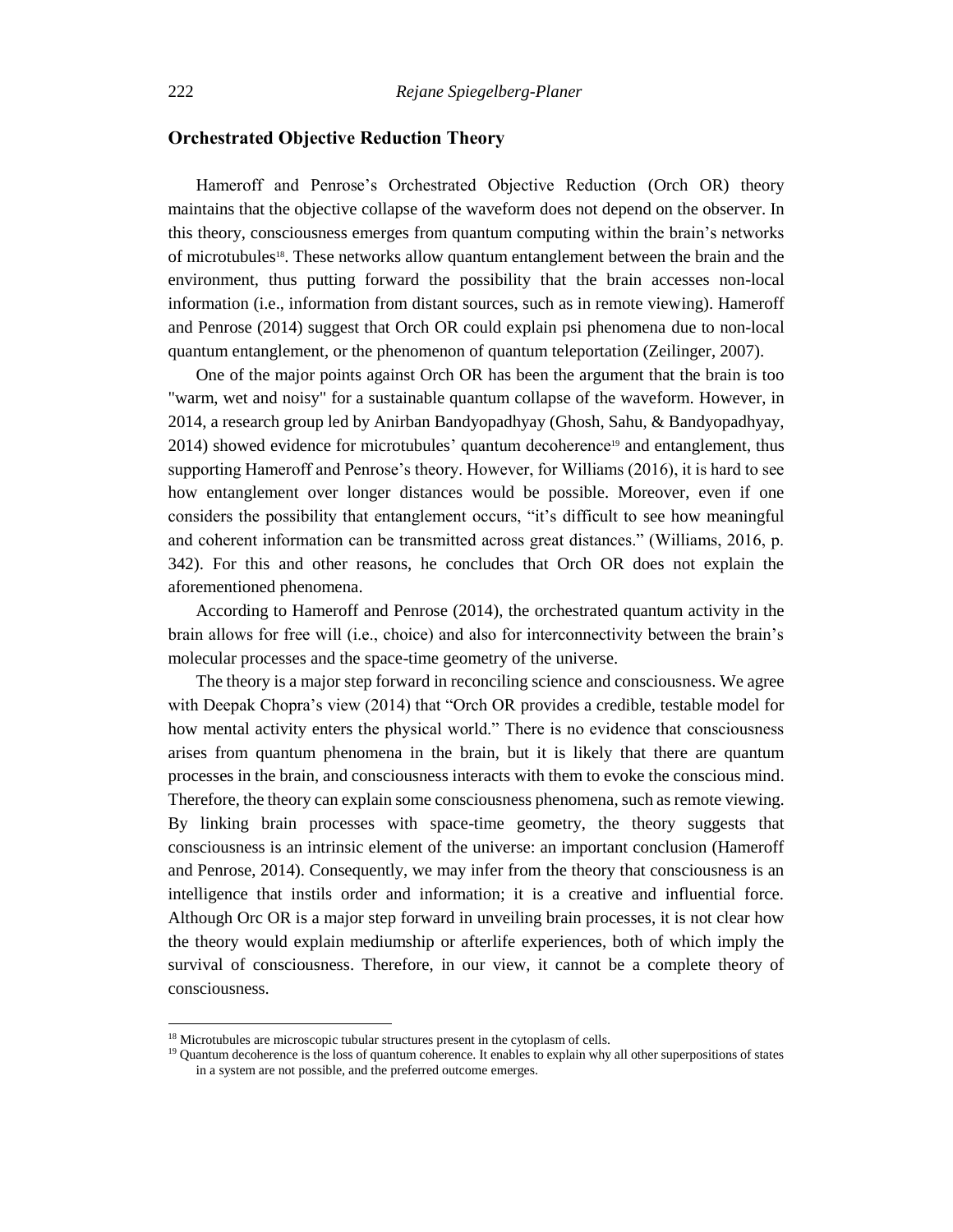#### **Many Worlds Interpretation**

The many-worlds interpretation does not explain psi phenomena according to Williams. Nevertheless, if consciousness survives the death of the physical body, as suggested by near-death experiences and mediumship, the existence of other dimensions, either in space or in space-time, or a similar feature, could provide an explanation. They could be part of a future theory of consciousness.

#### **Hidden Variables Theory**

David Bohm's (1980) theory of hidden variables proposes "an undivided and broken whole," or a holistic view of the world. In his theory, Bohm proposes the existence of an implicit order in the universe. He suggests another dimension of a greater order than in which we live, with non-local, super-holistic characteristics and in which time does not exist. In this theory, everything is connected, so an individual element could obtain information about any other element in the universe. In Bohm's theory consciousness emerges in this implicit order and manifests in the world as the reality we perceive, which Bohm calls the explicit order:

 $\mathcal{C}(\ldots)$  the easily accessible explicit content of consciousness is included within a much greater implicit (or implicate) background. This, in turn, evidently has to be contained in a yet greater background which may include not only neuro-physiological processes at levels of which are not generally conscious but also a yet greater background of unknown (and indeed ultimately unknowable) depths of inwards that may be analogous to the 'sea' of energy that fills the sensibly perceived 'empty' space." (Bohm, 1980, p. 210)

Assuming a simpler framework, which incorporates the work of Bohm, the probabilistic feature of quantum mechanics, which he considers intrinsic to reality, and the existence of "a field of pure, nonlocal information," Williams (2016) considers a framework where the conscious intention is linked with the probabilistic feature of quantum mechanics. Within this framework, he can explain the phenomena of telepathy, clairvoyance, distance vision, premonition, mind-matter interaction, and collective resonance.

# **Other Scientific Approaches**

An analysis conclusive of the existence of consciousness beyond the brain processes is presented by Jan Pilotti (2011). Consciousness is described by a six-dimensional space-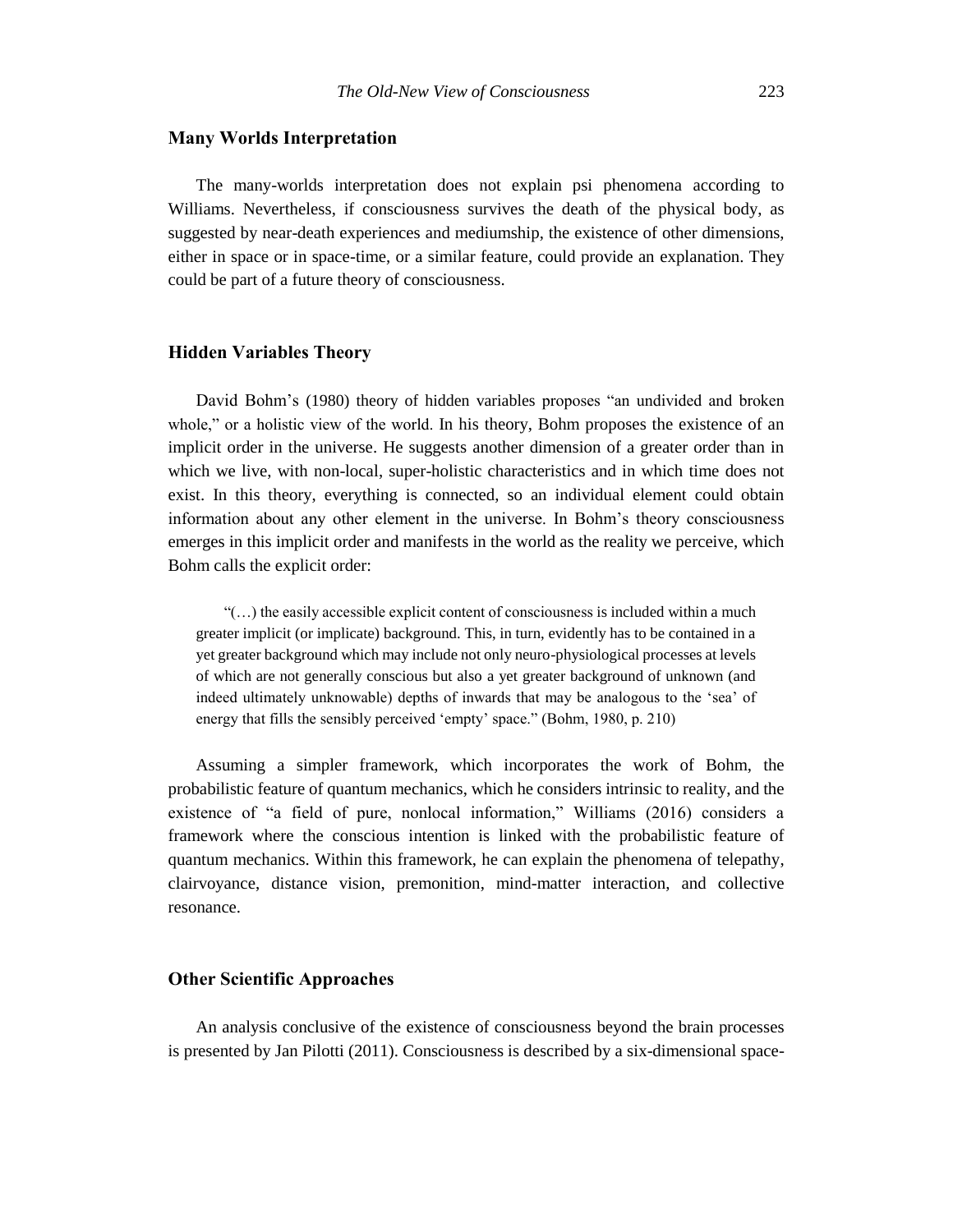time reference, which explains, for instance, the space-time features of NDE and OBE, or afterlife phenomena such as those occurring in mediumship. In a six-dimensional spacetime with three dimensions of time, for each three space-dimensional point in time, there would be at least three possibilities in the future (space-time). Although only one of them would become reality due to the choices made (free will is taken into account), in spacetime all of the future possibilities would exist. Considering that Einstein's theory of relativity allows for superlight velocities if the subject (in this case, consciousness) is born with superlight velocities, there would be no time-travel paradox, because the consciousness travels back and forth in time without affecting the world reality.

Liang Shan (2018) proposed three experimental designs to test non-local entanglement between many consciousnesses, with the aim of explaining telepathy and the nature of consciousness. She proposes that "consciousness is an independent entity characterized by discrete states entangled with superposed eigenstates of an observed system in a measurement process."

For Nicholas Humphrey (2011), a representative of the current materialism, consciousness emerged from natural selection in the evolution of the species. The conscious mind would evolve from unconscious matter without the interference of the mind. But how would consciousness emerge from brain mechanisms? It remains an unanswered question.

Looking in depth to psi phenomena, especially those phenomena that manifest in the physical realm and could be explained by science, is part of this search. Though few dedicate their time to afterlife or mediumship phenomena, which are also part of the reality of consciousness, these phenomena are historically seen in all the eras of mankind worldwide. Without a complete review of all types of consciousness-related phenomena and experiences, consciousness will remain an unopened box.

# **TOWARDS A NEW CONCEPTION OF THE WORLD**

Consciousnessis intelligence. Consciousness is responsible for the process of thinking, reasoning, and memory. Consciousness implies will, awareness and it englobes the inner world and the explicit reality we observe with our senses, which are also part of consciousness.

The nature of consciousness remains a mystery for science. Some theories include considerations or allow interpretations that take into account several consciousness-related phenomena or anomalies, but not all of them. Currently, there is no conclusive theory of consciousness and we may not see one in our lifetime.

However, we can grasp the world of consciousness when we meditate, when we pray and when we concentrate. So, why should we look for consciousness in the physical world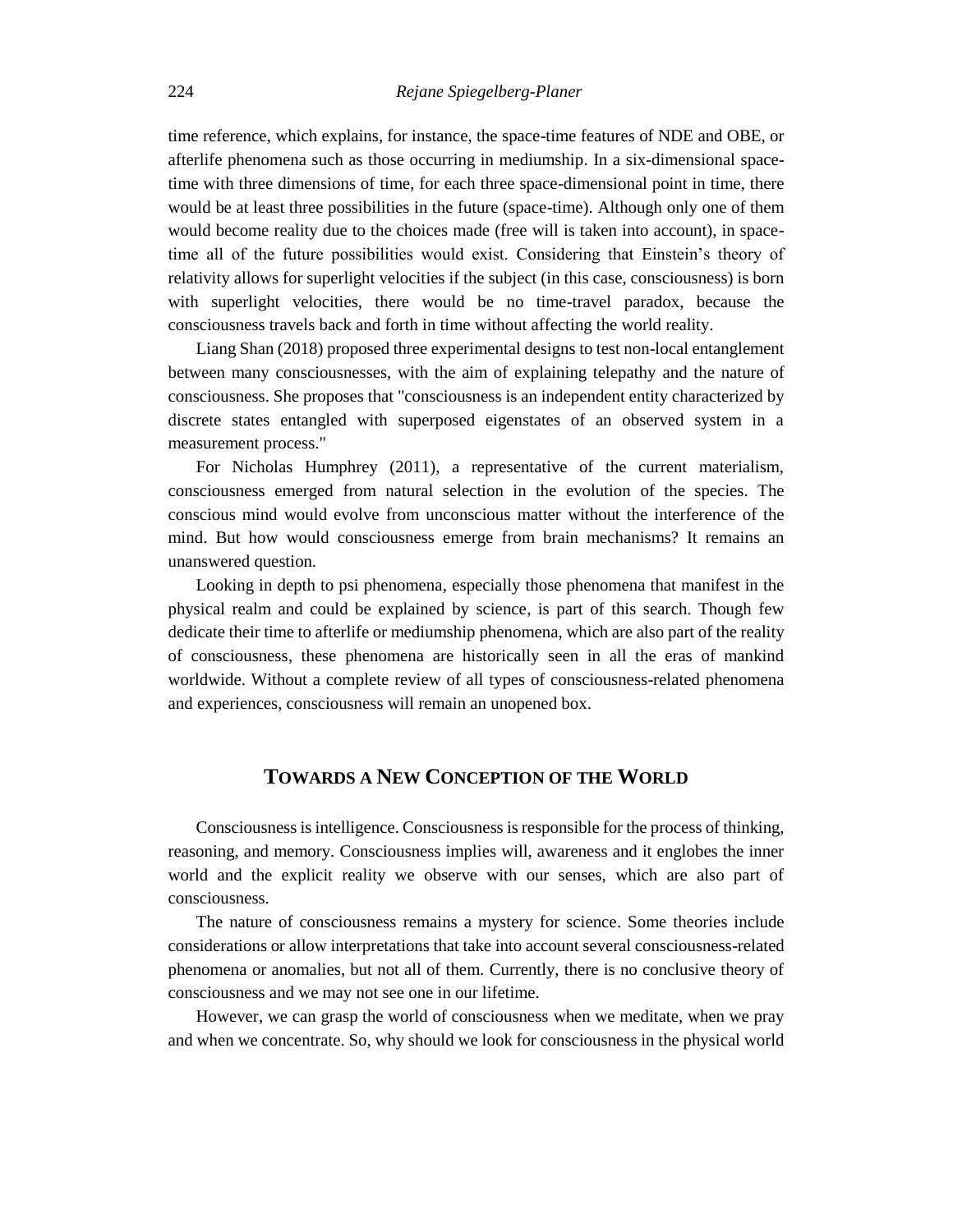and not in its own realm? What prevents the consideration of a model of consciousness with its own individuality, permanence or immortality?

The nature of consciousness remains in the philosophic realm and depends on the testimony of other consciousnesses. We should accept that and let materialism or religious preconception fade.

The old-new view of consciousness proposes that consciousness is an individual entity, survives the death of the physical body and it is evolutionary - consciousness has evolved from a proto-consciousness or a proto-intelligence to the level of consciousness of the humanity of our time, and will continue evolving to unimaginable levels…

Within this view, consciousness both communicates with, and commands the body through a field - the spiritual body or perispirit - which has long been known by ancient cultures. This field has a major role to play in NDE and OBE, when an individual's awareness expands, and the individual involved perceives it.

The evolution of consciousness should not be difficult to accept. Even materialists could support it, although in their own contradictory way. The survival of consciousness after death of the physical body is well proven, but again, many will reject it on materialist grounds.

The acceptance of consciousness as an individual entity has enormous implications for medicine and health, and for our society. Survival of the consciousness means acknowledging that memory of past lives still influences the individual's health and wellbeing. Taking into account the existence of morphic fields and the wholeness of the universe means that we are indeed interconnected, and our actions influence each other.

Healing, health and our approach to life may change with this new world-view.

### **REFERENCES**

- Albert, D. (1992). *Quantum mechanics and experience*. p. 82. Cambridge, MA: Harvard University Press.
- Bauer, H. H. (2018). Experimental replicability. *Journal of Scientific Exploration*, 32(4), p. 721-722.
- Bozzano, E. (1930, 1982). *Dei fenomeni di "apporto."* [*Phenomena of "contribution."*] Roma, Italy: Casa Editice Luce e Sombra. (translated to Portuguese). Retrieved from: http://www.espiritualidades.com.br/Artigos/B\_autores/BOZZANO\_Ernesto\_Obras/B OZZANO\_Ernesto\_tit\_Fenomenos\_de\_Transporte.pdf.
- Bragdon, E. (2012). *Spiritism and mental health: practices from spiritist centers and spiritist psychiatric hospitals in Brazil*. London, UK: Singing Dragon.
- Cayce, E. E. (1968). *Edgar Cayce on Atlantis*, New York, NY: Warner Books.
- Chalmers, D. (1995). Facing up to the problem of consciousness. *Journal of Consciousness Studies*, 2(3), p. 200-19.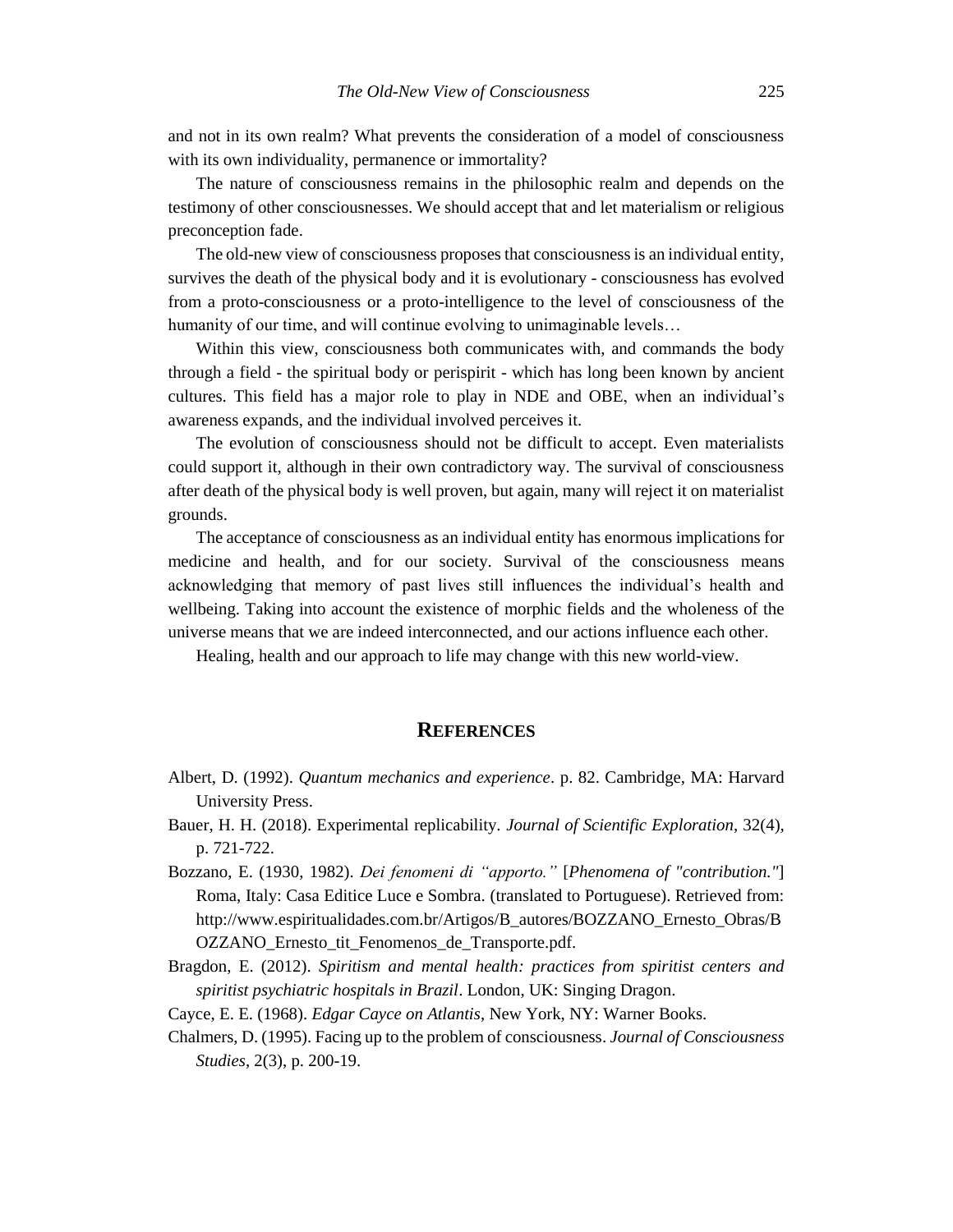- Chopra, D. (2014). Reality and consciousness: a view from East. *Physics of Life Reviews*, 11(1), pp. 81-82.
- Crookes, W. (1874). Researches in the phenomena of spiritualism. Reprinted from the *Quarterly Journal of Science*. London, UK. Retrieved from: https://archive.org/ details/researchesinphe02croogoog/page/n7.
- Davies, P. (1995). *About time: Einstein unfinished revolution*. London, UK: Penguin Books.
- Descartes, R. (1637). *Discourse on the method of rightly conducting one's reason and seeking truth in the sciences*. Retrieved from: https://www.earlymoderntexts. com/assets/pdfs/descartes1637.pdf.
- Doyle, A. C. (1926). *The History of spiritualism*. Retrieved from:<http://gutenberg.net.au/> ebooks03/0301051.txt.
- Edgar Cayce Foundation: <https://www.edgarcayce.org/edgar-cayce/edgar-caycefoundat> ion/copyright-guidelines/ (*Edgar Cayce Readings* © 1971, 1993-2007 by the Edgar Cayce Foundation, All Rights Reserved).
- Fredriksson, I. (2012). *Aspect of consciousness: Essay on physics, Death and the Mind*. Jefferson, NC: McFarland.
- Ghosh, S., Sahu, S. & Bandyopadhyay, A. (2014). Evidence of massive global synchronization and the consciousness. *Physics of Life Reviews*. 11 (1), p. 83–84.
- Hameroff, S. R. & Penrose, R. (2014) Consciousness in the universe: a review of the Orch OR theory. *Physics of Life Reviews*. 11, p.39-78.
- Hawkins, S. (2018) *Breves respostas para grandes questões* [*Short answers to the big questions*]. Rio de Janeiro, Brazil: Editora Intrínseca.
- Herrman. L. O. & alli. (2014) Threading plasmonic nanoparticle strings with light. Nature Communications. *Nature Communications*. 5. volume 5, Article number: 4568.
- Jahn, R. G. & Dunne, B. J. (2011). *Consciousness and the source of reality – The PEAR Odissey*. Princeton, NJ: ICRL Press.
- Kant, E. (1900). *Dreams of a spirit seer*. New York, NY: The Macmillan.
- Kardec, A. (1857, 1996). *The Spirits' book*. Philadelphia, PA: Allan Kardec Educational Society.
- Kardec, A. (1859, 1861, 2003). *The Mediums' book*. São Paulo, BR: Editora e Gráfica Vida & Consciência).
- Kardec, A. (1864, 1987, 1993). *The Gospel according to spiritism*. Essex, UK: Allan Kardec Publishing.
- Kardec, A. (1912, 1997). *Obras póstumas* [*Posthumous works*]. São Paulo, Brazil: Instituto de Difusão Espírita.
- Kardec, A. (2010). *What is Spiritism?* Miami, FL: Edicei of America.
- Kardec, A. (1868, 2003). *The Genesis*. São Paulo, Brazil: Spiritist Alliance for Books.
- Kardec, A. (1868, 2003). *Heaven and hell*. Goiânia, Brazil: Spiritist Alliance for Books.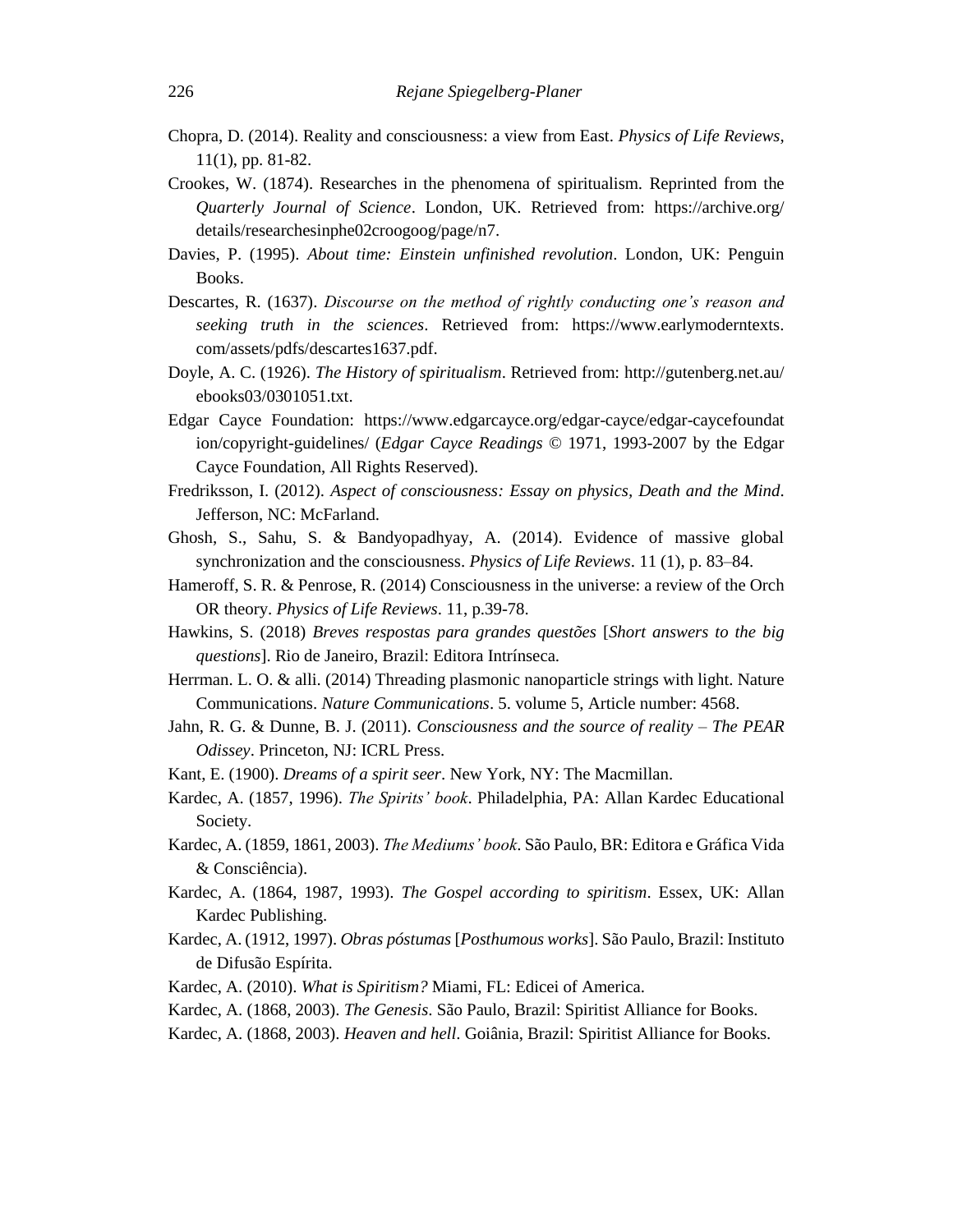- Lorenz, H. (2009). *Ancient theories of Soul*, The Stanford Encyclopedia of Philosophy (Summer 2009 Edition), Edward N. Zalta (ed.), Retrieved from: [https://plato.stanford.](https://plato.stanford/) edu/archives/sum2009/entries/ancient-soul/.
- Maccone, L. (2009) A quantum solution to the arrow-of-time dilemma. *Physics Review Letter*. DOI: 101103. Retrieved from: https://arxiv.org/pdf/0802.0438.pdf.
- Medhurst, R. G. (1972). *Crookes and the spirit world – a collection of the writings by or concerning the work of Sir William Crookes, O. M., F. R. S., in the field of psychical research*. London, UK: Souvenir Press.
- Natale, S. (2011). The medium on the stage: Trance and performance in nineteenth-century spiritualism. *Early Popular Visual Culture*, 9(3), p. 239–255.
- Ostrander, S. & Schroeder, L. (1970). *Psychic discoveries behind the iron curtain*. New Jersey, NJ: Prentice-Hall.
- Pert, C. (1988). The Wisdom of the receptors: Neuropeptides, the emotions, and body mind, *Advances*, 8 (8), p8-16.
- Pilotti, J. (2011). Consciousness and physics: Towards a scientific proof that consciousness is in space-time beyond the brain. *Journal of Transpersonal Research*, 3, p. 123-134. Retrieved from: http://www.newdualism.org/papers/J.Pilotti/Pilotti%20Jan.pdf.
- Radin, D. I. (2006). *Entangled minds: extrasensory experiences in a quantum reality*. New York, NY: Pocket books, a division of Simon&Schuster.
- Rocha A. C., Paraná D., Freire E. S., Lotufo Neto F., Moreira-Almeida A. Investigating the fit and accuracy of alleged mediumistic writing: a case study of Chico Xavier's letters. *Explore*, 10(5), p. 300-308.
- Sallam, H. N. (2010). Aristotle, godfather of evidence-based medicine. *Facts, Views & Vision Obgyn*. 2(1).
- Schubert, S. C. (2017). *Divaldo Franco: uma vida com os espíritos* [*Divaldo Franco: a life with the spirits*]. Salvador, Brazil: LEAL.
- Shan, Liang. (2018). Consciousness is an entity with entangled states: Correlating the measurement problem with non-local consciousness. *Neuro Quantology*. 16(7). DOI: 10.14704/nq.2018.16.6.1316. Retrieved from: https://www.neuroquantology.com/ index.php/journal/article/view/1316.
- Sheldrake, r. (1981). *A New science of life*. London, UK: Blond & Briggs.
- Silveira, E. (n.d). *Eurípedes Barsanulfo - o precusor da pedagogia* [*Eurípedes Barsanulfo - the forerunner of pedagogy*]. Retrieved from: <https://www.ippb.org.br/textos/> especiais/editora-vivencia/euripedes-barsanulfo-o-precusor-da-pedagogia-espirita.
- Targ, R. (1996). Remote viewing at Stanford Research Institute in the 1970s: A memoir. *Journal of Scientific Exploration*, 10(1), p.77-88.
- Thiesen S. (2012). The importance of spiritism to the understanding of the mechanisms of psychiatric disorders. *European Psychiatry*, 27(1), pp.-439. DOI: 10.1016/S0924- 9338(12)74606-0.